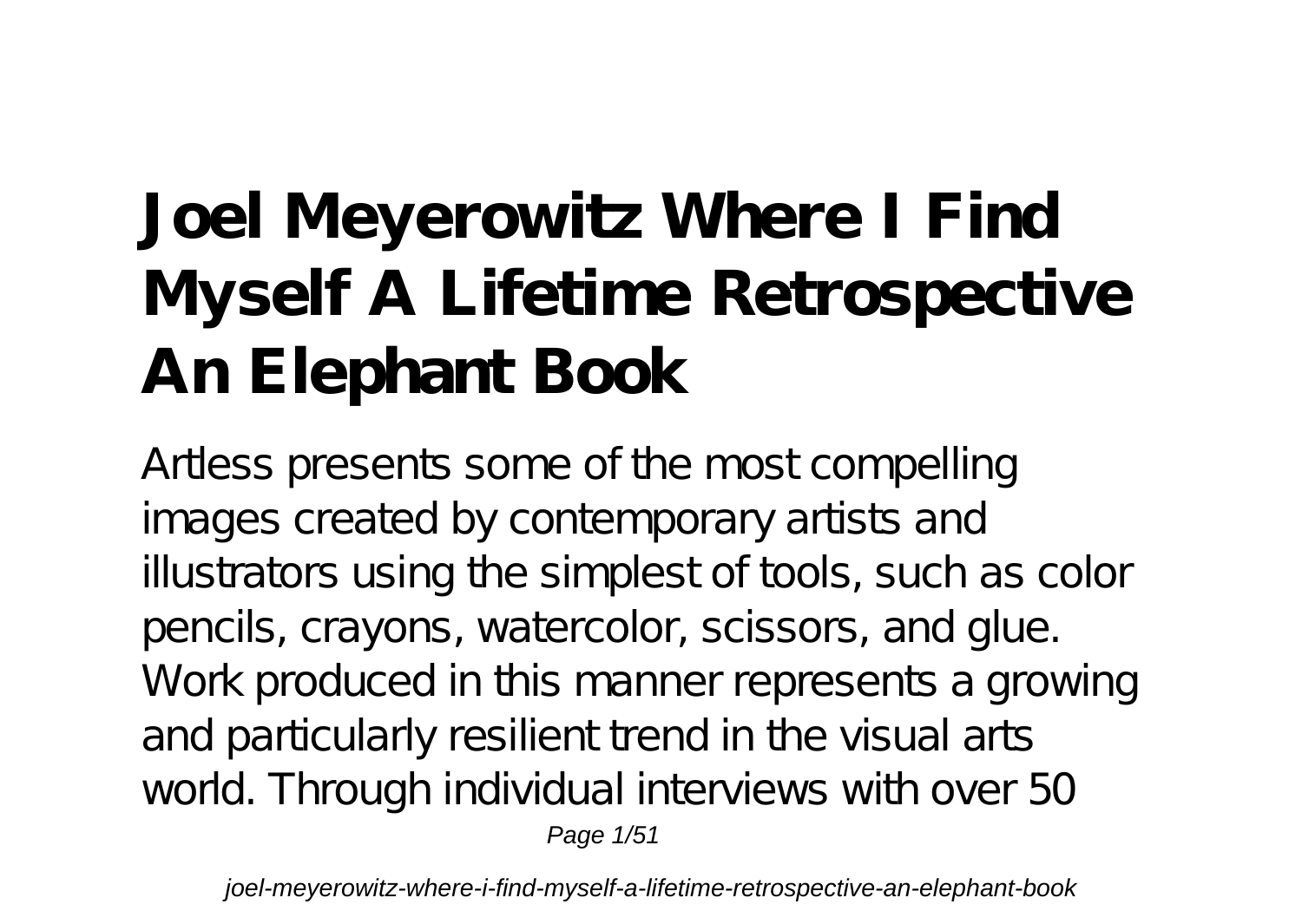artists, Artless looks at how and why these particular artists find the intimate connection between the unassuming tools they use and the art thus created so enthralling. For creator and viewer alike there seems to be a particular kind of pleasure to be had in short-circuiting the sophisticated and often elusive strategies of contemporary art in favor of something disarmingly uncomplicated. This book divides the artists' work in terms of the techniques they use, from color pencils and pens to ceramics and mixed media, with some artists mixing these techniques digitally. The end results are images imbued with a<br>Page 2/51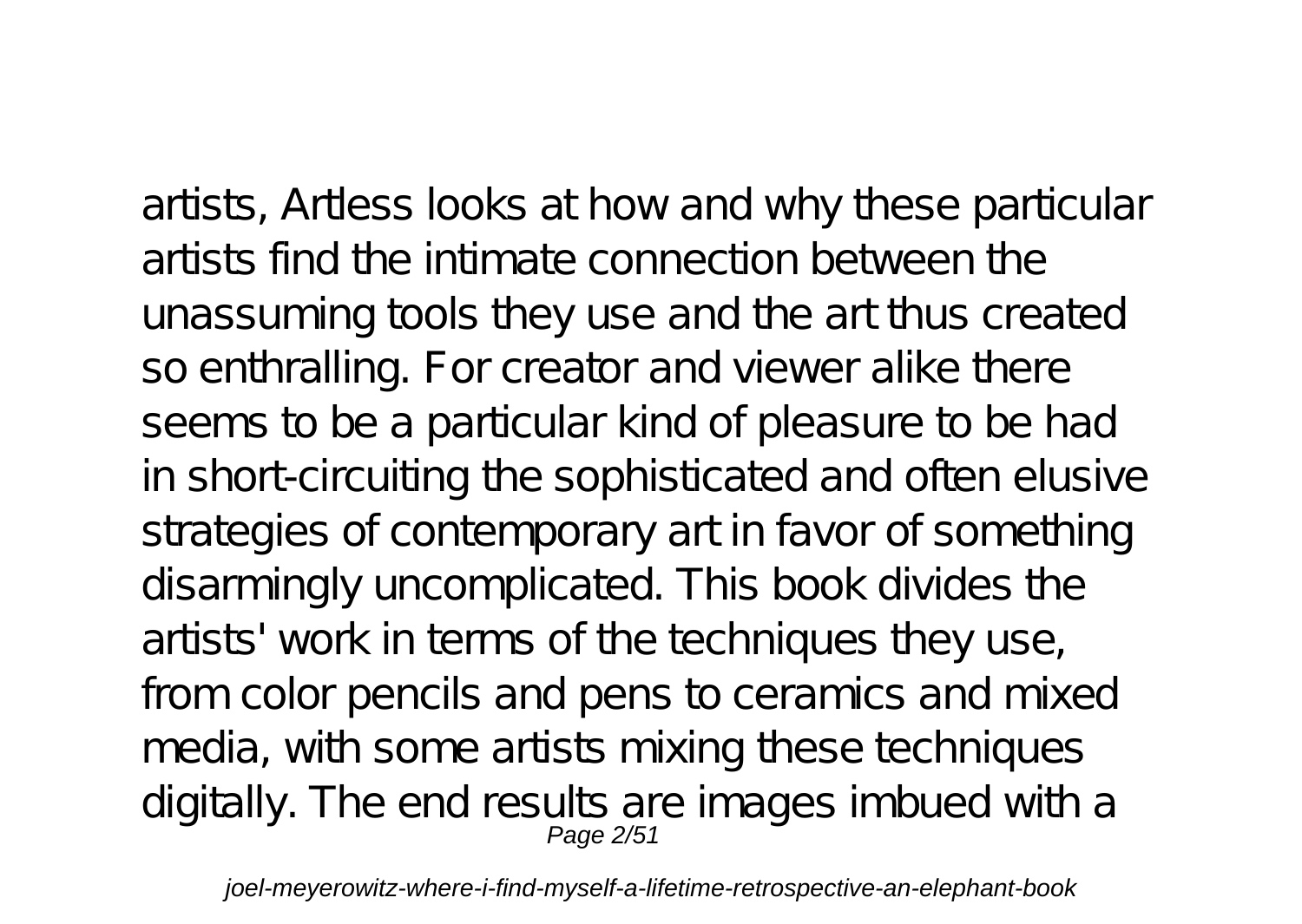great sense of fun and spontaneity. Portraits of American and Middle Eastern young women entering adulthood from Rania Matar, author of L'Enfant-Femme As a Lebanese-born American artist and mother, Rania Matar's (born 1964) crosscultural experiences inform her art. She has dedicated her work to exploring issues of personal and collective identity through photographs of female adolescence and womanhood--both in the United States where she lives, and in the Middle East where she is from. Rania Matar: She focuses on young women in their late teens and early twenties, who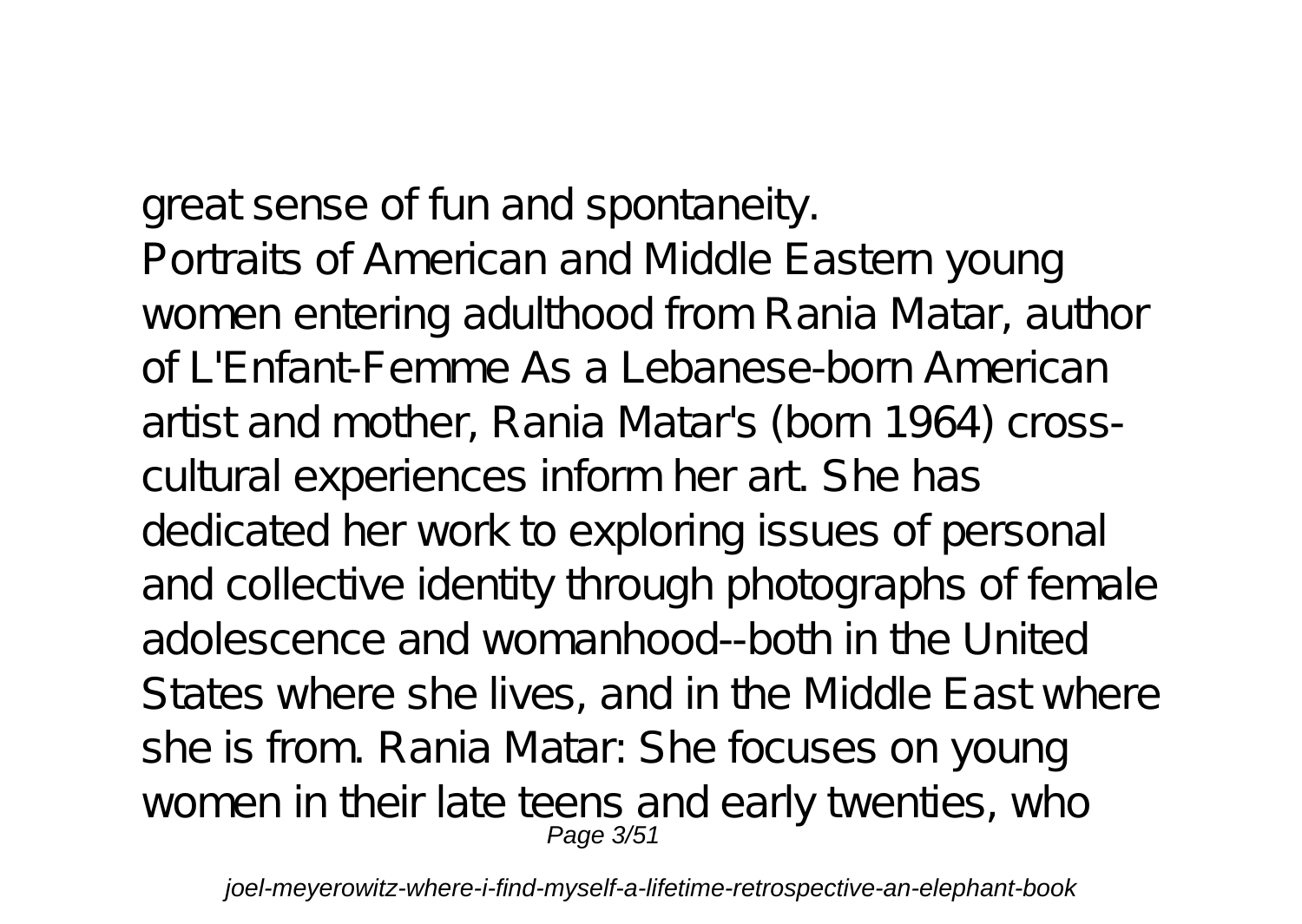are leaving the cocoon of home, entering adulthood and facing a new reality. Depicting women in the United States and the Middle East, this project highlights how female subjectivity develops in parallel forms across cultural lines. Each young woman becomes an active participant in the imagemaking process, presiding over the environment and making it her own. Matar portrays the raw beauty of her subjects--their age, individuality, physicality and mystery--and photographs them the way she, a woman and a mother, sees them: beautiful, alive. For more than four decades, Sally Mann has made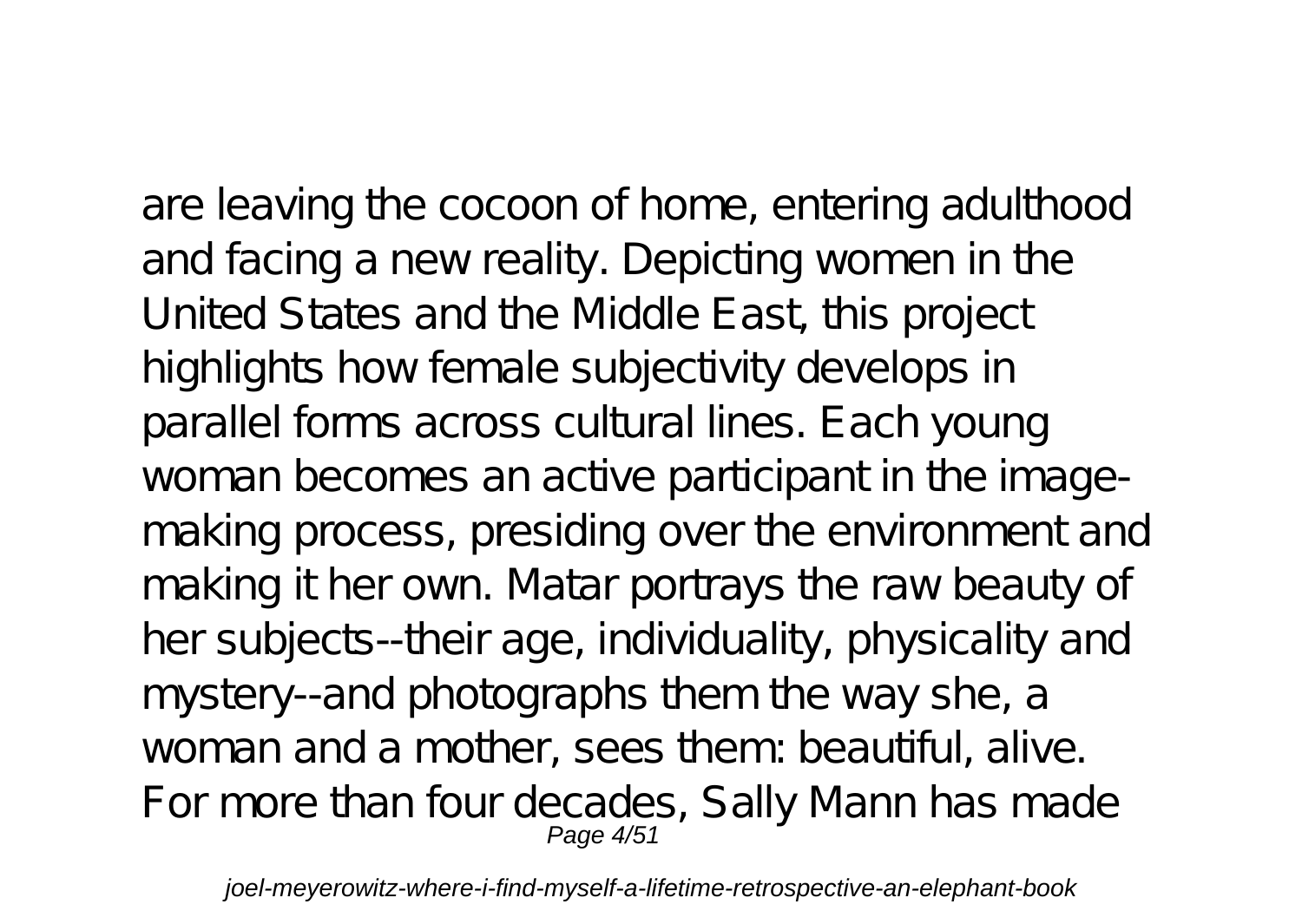experimental, elegiac, and hauntingly beautiful photographe that explore the overarching themes of existence : memory, desire, death, the bonds of family, and nature's magisterial indifference to human endeavor. What unites this broad body of work—including figure studies, landscapes, and architectural views—is that it is all bred of a place, the American South. Fully immersed in its literary

and visual culture, Mann—a native of Lexington, Virginia— has long written about what it means to live in the South and to be identified as a southerner. Using her deep love of her homeland and her Page 5/51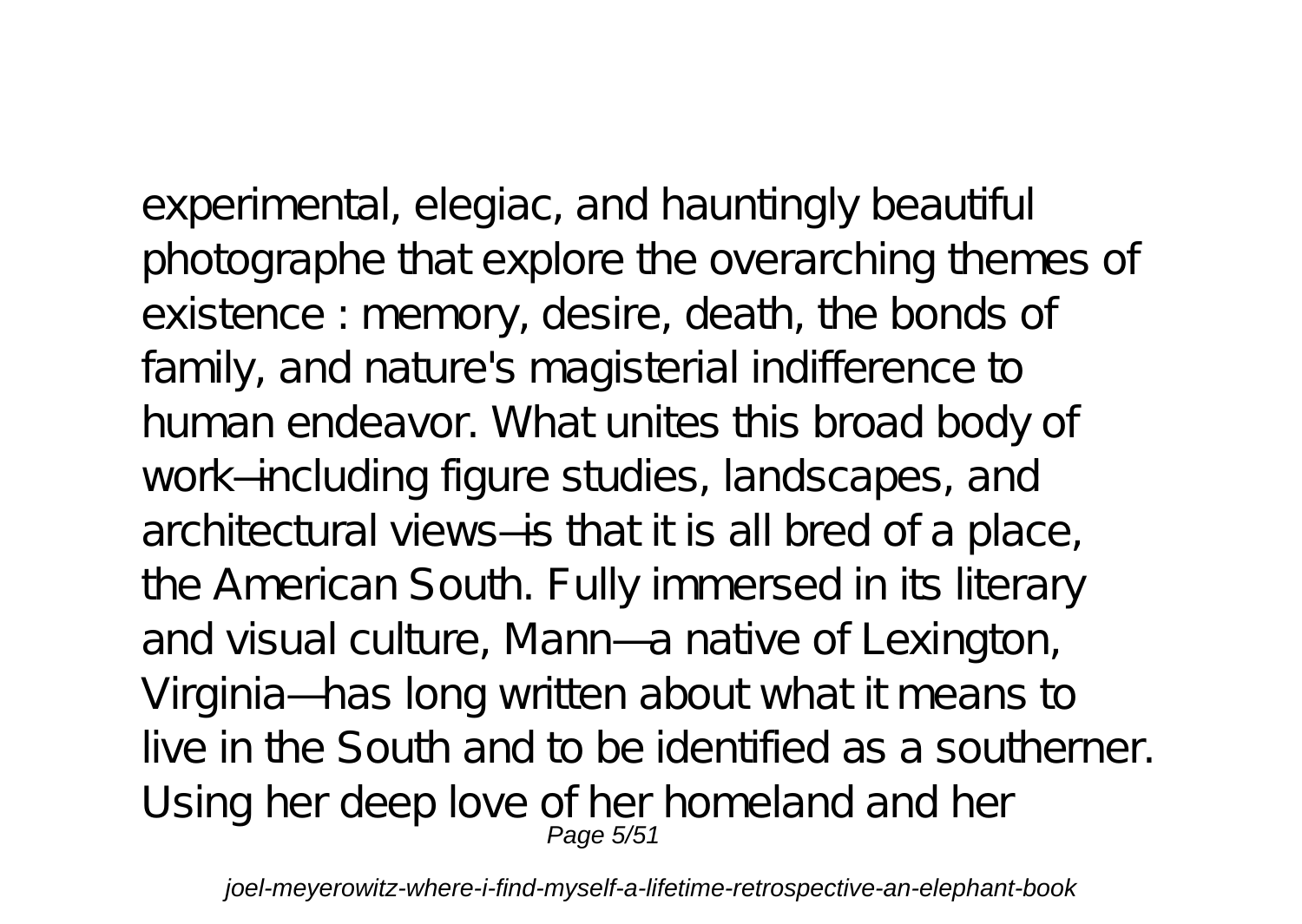knowledge of its fraught heritage, she asks powerful, provocative questions—about history, identity, race, and religion—that reverberate across geographic and national boundaries. Presenting essays both personal and scholarly, this richly illustrated monograph constitutes an in-depth exploration of the evolution of Mann's art, with more than one hundred photographs, including several previously unpublished ones. Sally Mann : A Thousand Crossings considers how Mann's relationship with her native land has shaped her work and how the legacy of the South–as both homeland and<br>Page 6/51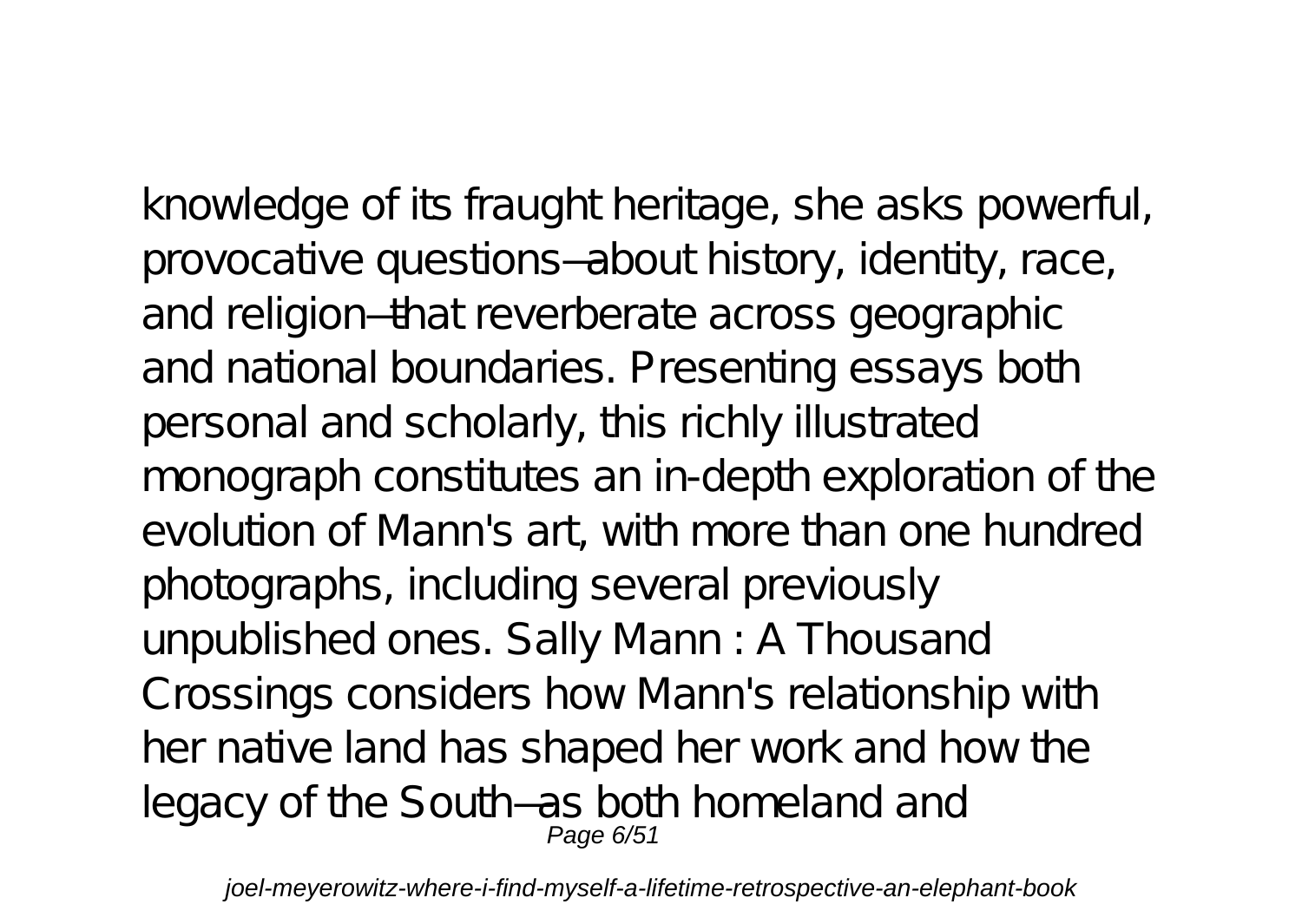graveyard, refuge and battleground — continues to inform American identity and experience. This archive of pictures is the only existing photographic record of Ground Zero after the attacks on the World Trade Center on September 11th 2001. Fenced off and classified as a crime scene, the area was closed to all photographers, and only scant information was available about the activities in the guarded enclosure that became known as "the forbidden city." Through sheer persistence involving almost daily acts of resourcefulness and defiance, Joel Meyerowitz became the sole photographer to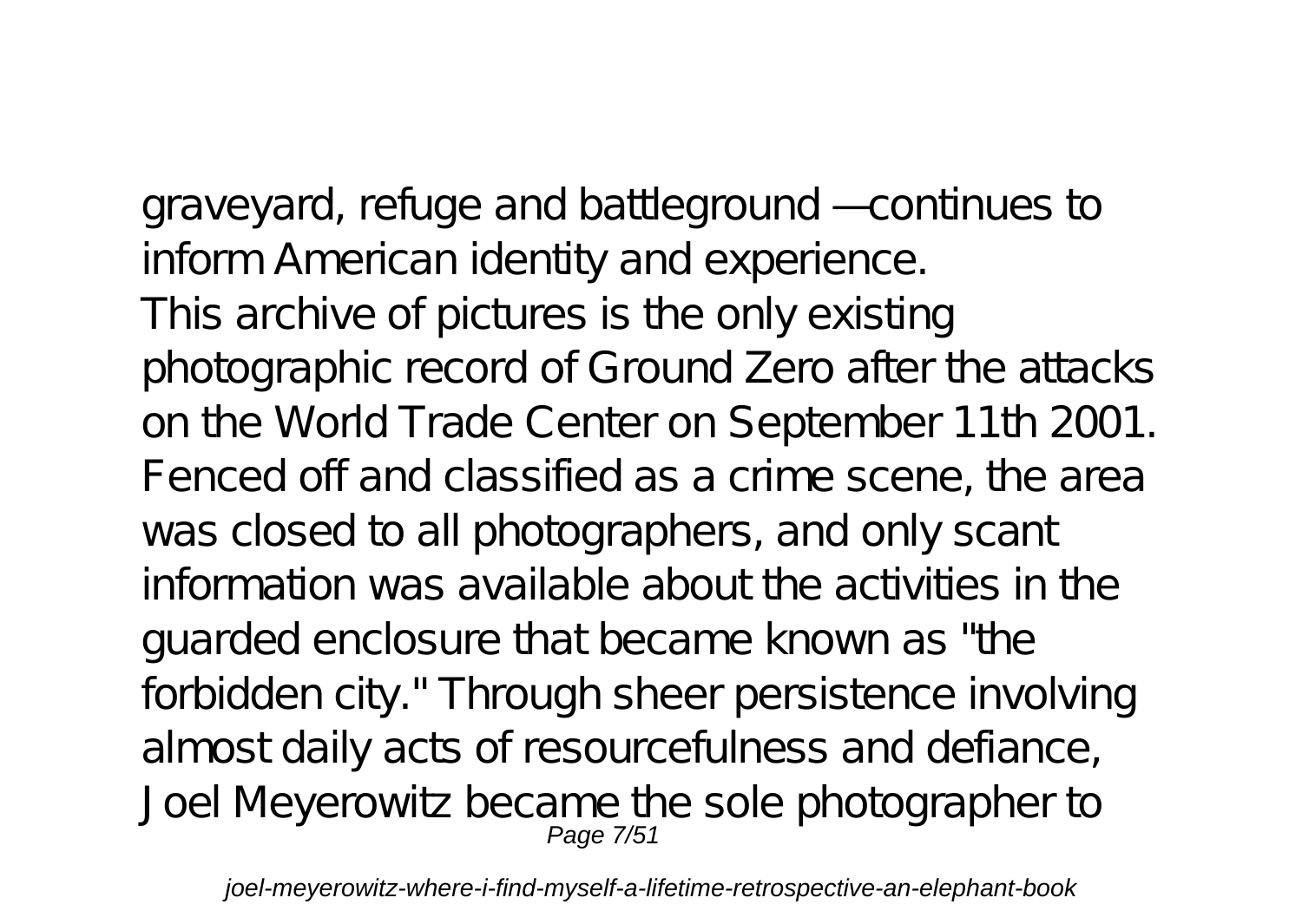have continued access to the site and describe its transformation over the next nine months from a place of total devastation to cleared bedrock. Published to coincide with the fifth anniversary of the World Trade Center attacks, this book serves not only as an elegy to the thousands who lost their lives, but also celebrates the tireless effort and bravery of the thousands of police officers, fire fighters, construction workers, engineers, and volunteers who assisted in the clean-up process. New York Wild Flowers

Page 8/51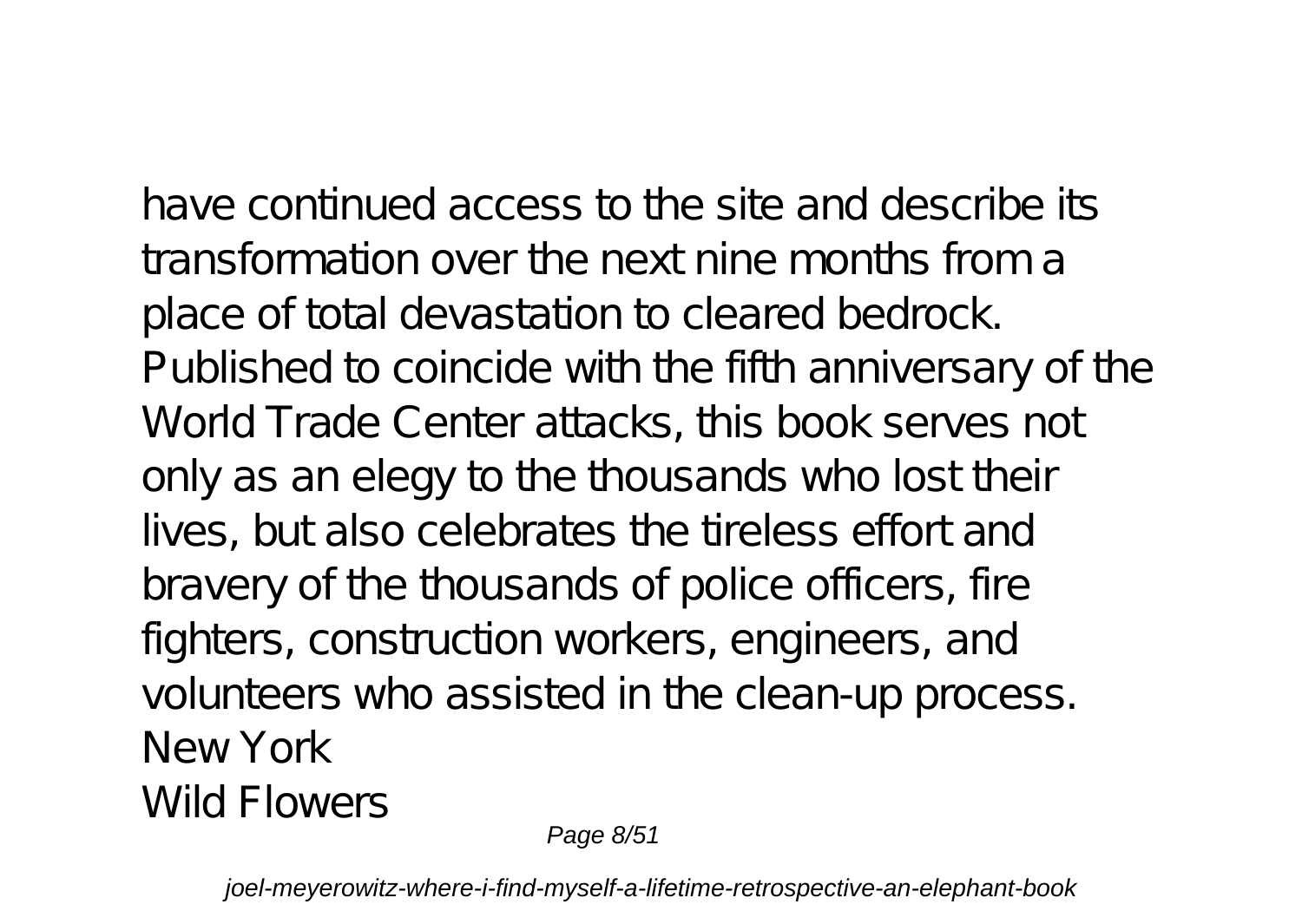When Great Photographers Meet Great Artists A History of Street Photography Bystander Bay/sky Since 1976, Joel Meyerowitz has photographed Cape Cod Bay in Provincetown, Massachusetts, during all hours of the day--from first light to dusk and beyond--capturing the contemplative mood created by light, air, and water. This small-format gift book gathers the best of those photos--originally published in

Page  $9/51$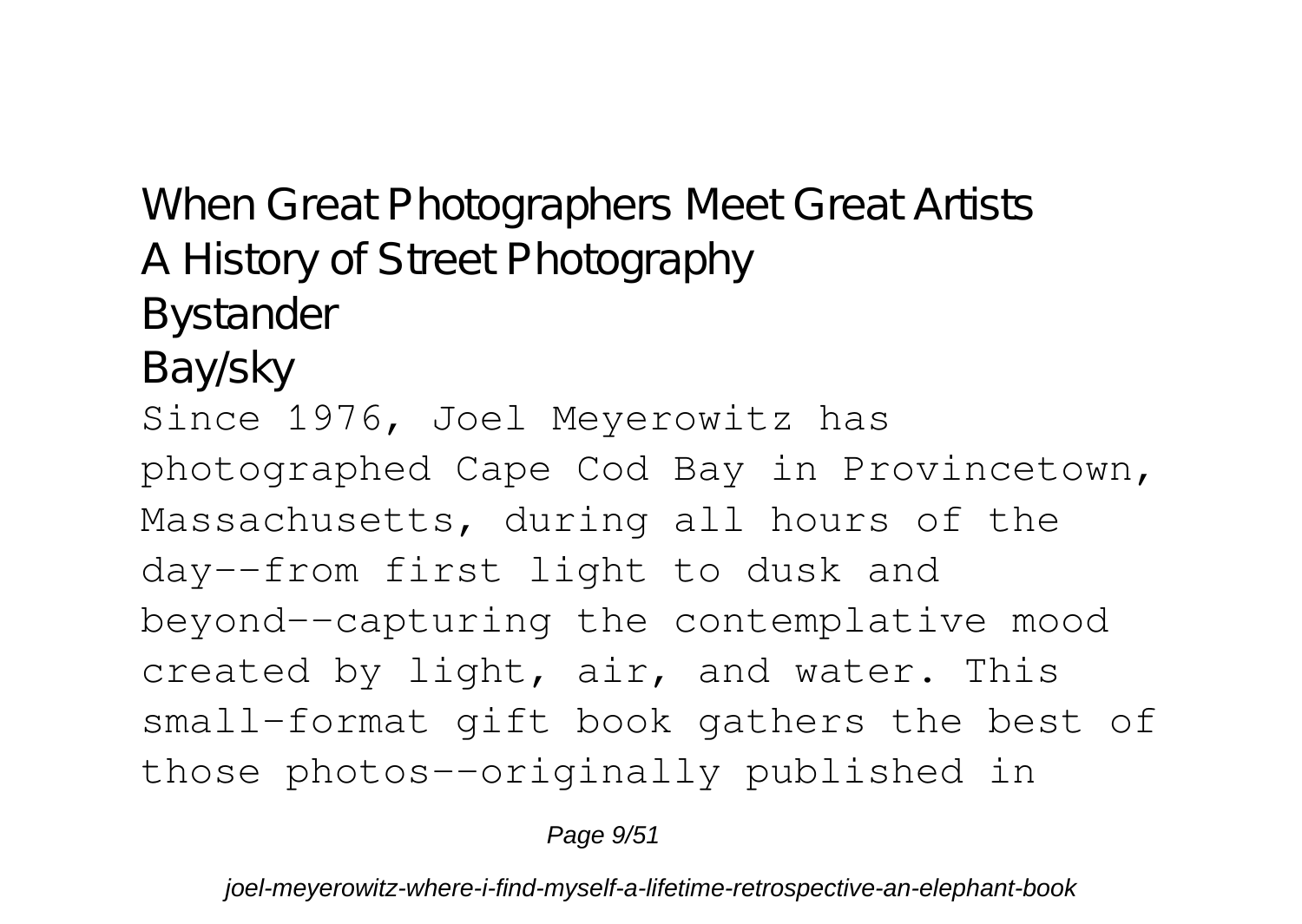Meyerowitz's classic Cape Cod collections--to create the perfect memento of time spent along the shore. 70 color illustrations.

A safe haven for the queer community and a getaway for artists, the beach town of Provincetown, Massachusetts is a place defined by openness and tolerance. Throughout the late 1970s and early '80s, Joel Meyerowitz spent his summers there, roaming the seaside with an 8-by-10 camera, making exquisite, sharply observed portraits of Provincetown's progressive Page 10/51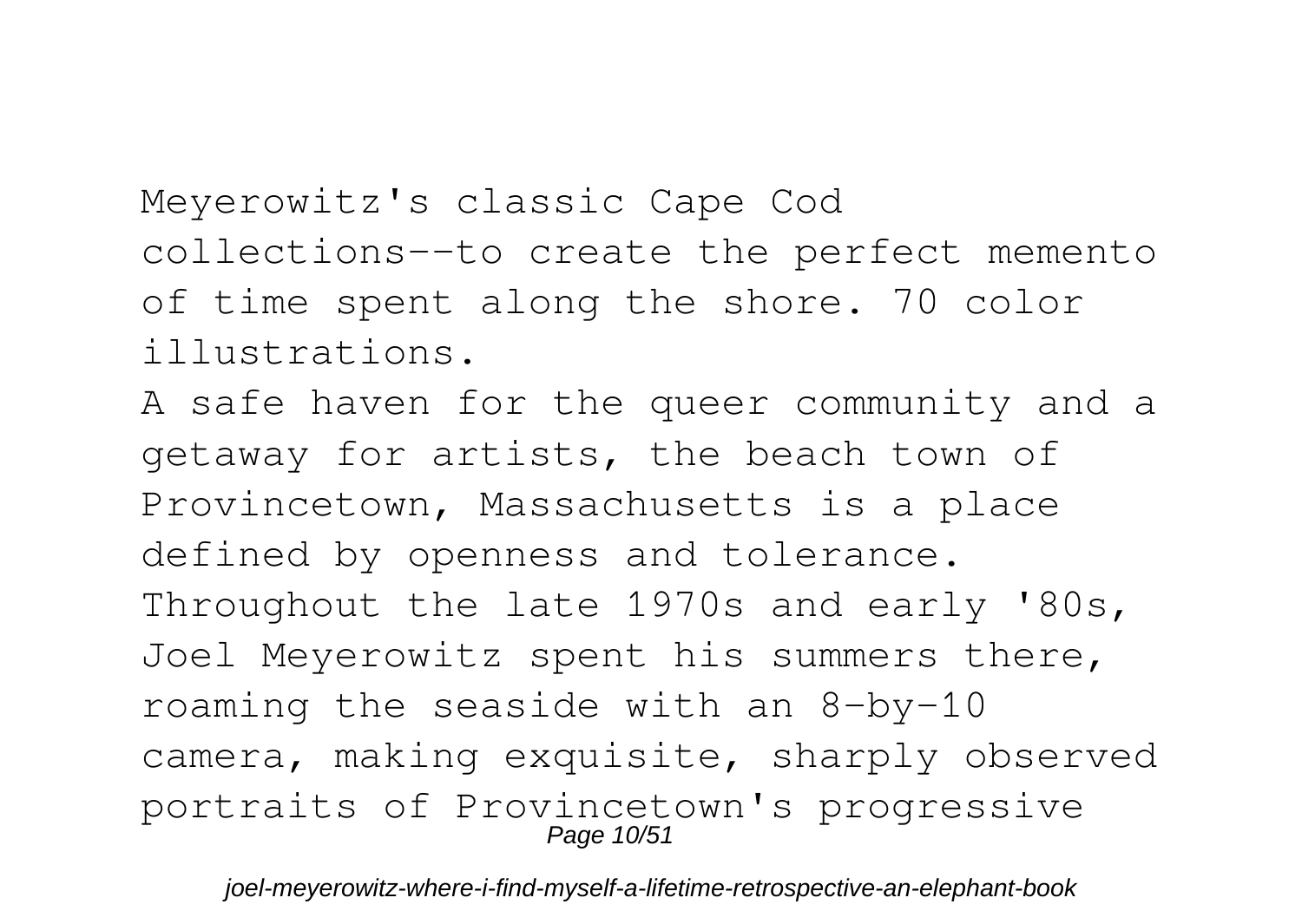community. Provincetown collects one hundred portraits, most never before published, bringing viewers into an idyllic world of self-styled individualism.

In this book, the authors explore and discuss the development of one of the most interesting and dynamic of photographic genres. Hailed as a landmark work when it was first published in 1994, Bystander is widely regarded by street photographers as the "bible" of street photography. It covers an incredible array of talent, from Page 11/51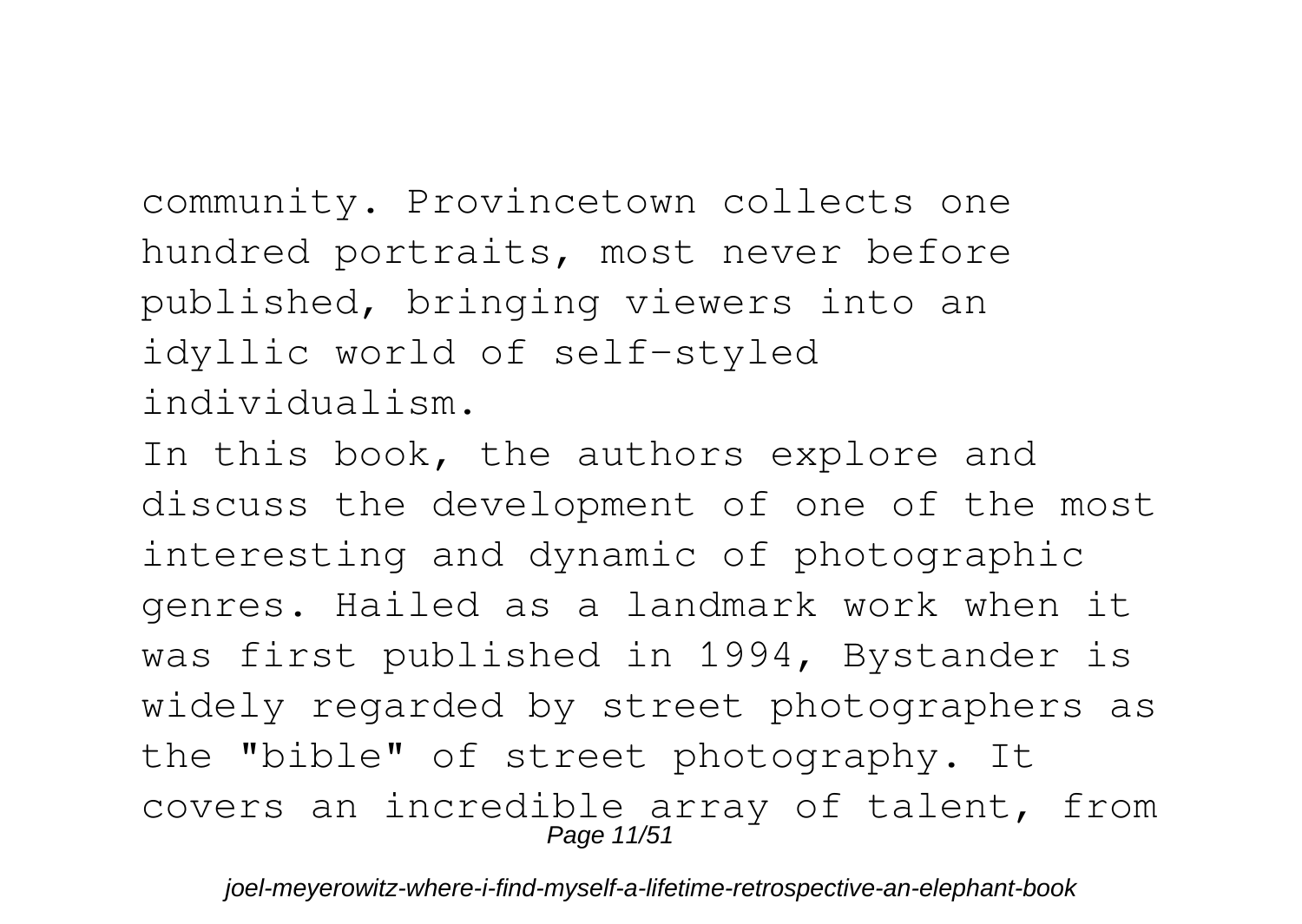the unknowns of the late 19th century to the acknowledged masters of the 20th, such as Atget, Stieglitz, Strand, Cartier-Bresson, Brassai, Kertesz, Frank, Arbus, Winogrand, and Levitt to name just a few. In this new and fully revised edition, the story of street photography is brought up to date with a re-evaluation of some historical material, the inclusion of more contemporary photographers, and a discussion of the ongoing rise of digital photography.

Gathers color photographs of summer Page 12/51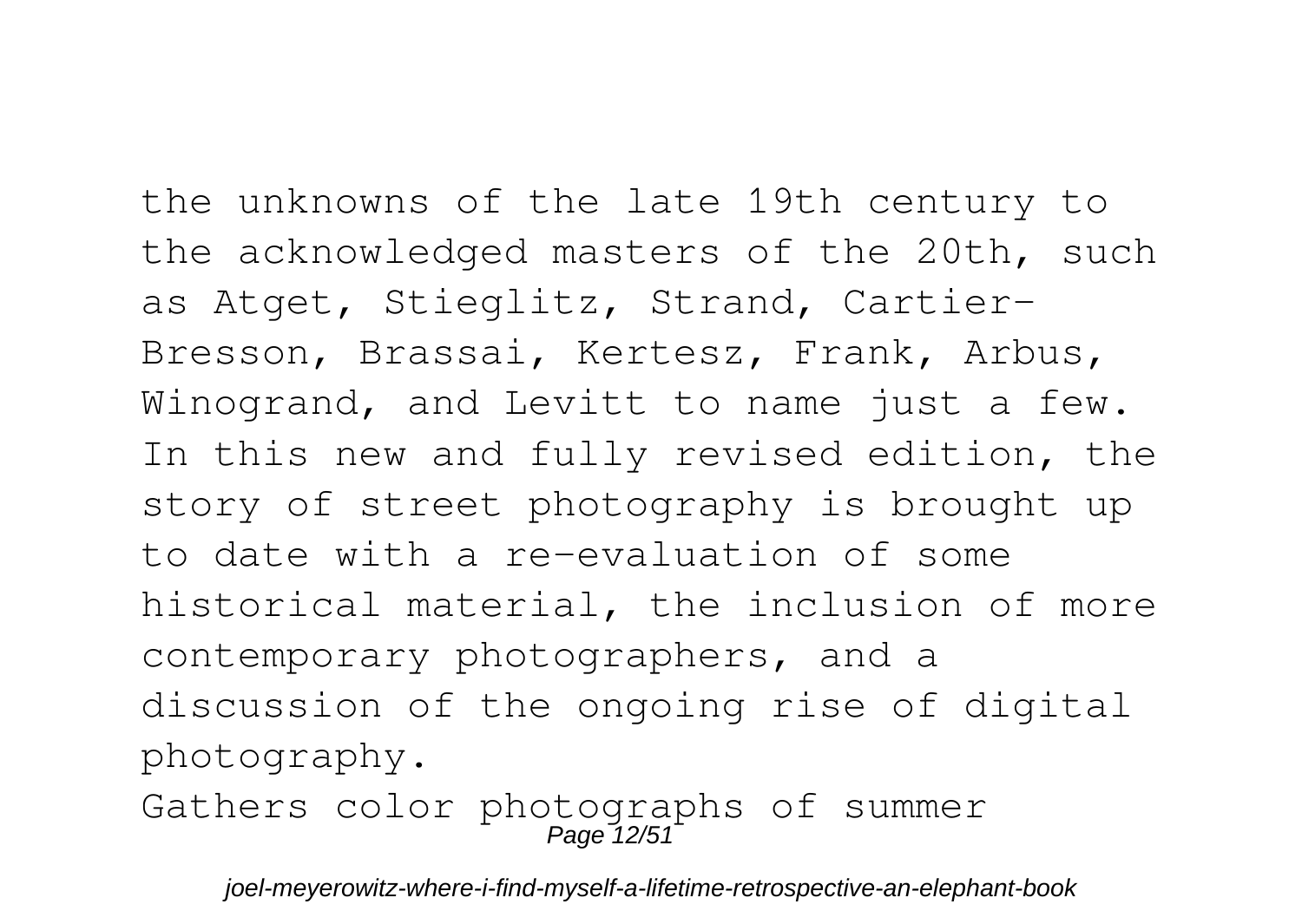landscapes and people relaxing at the beach and in their yards CREATING SENSE OF PLACE PB Stephen Shore: American Surfaces Post-Photography Revised & Expanded Edition Rania Matar: She Inside the Light

Marking the one-year anniversary of New York's shutdown due to the COVID-19 pandemic, Aperture magazine's "New York" issue honors the city through photographs and essays by visionary artists and writers, from Roe Ethridge<br>Page 13/51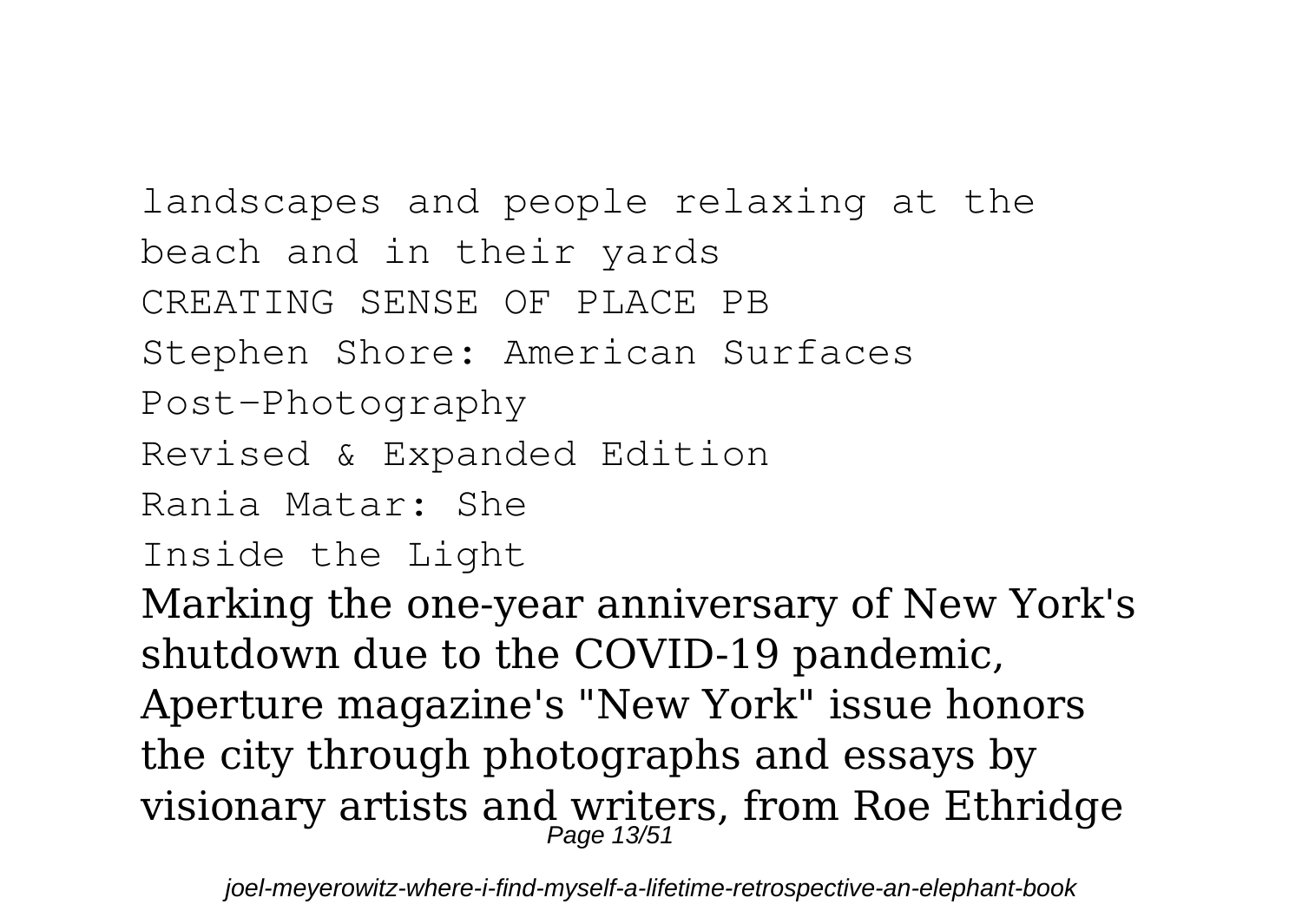and Rosalind Fox Solomon to Hilton Als and Joseph O'Neill. In "New York," acclaimed photojournalist Philip Montgomery speaks with the New York Times Magazine's director of photography, Kathy Ryan, about covering the city's hospitals at the height of the pandemic. Irina Rozovsky contributes magisterial, sundappled visions of Brooklyn's Prospect Park landscape. Hua Hsu writes poignantly about the archival photographs that emerged after a fire at the Museum of Chinese in America. Antwaun Sargent speaks with the founders of See In Black, an initiative to support Black<br>Page 14/51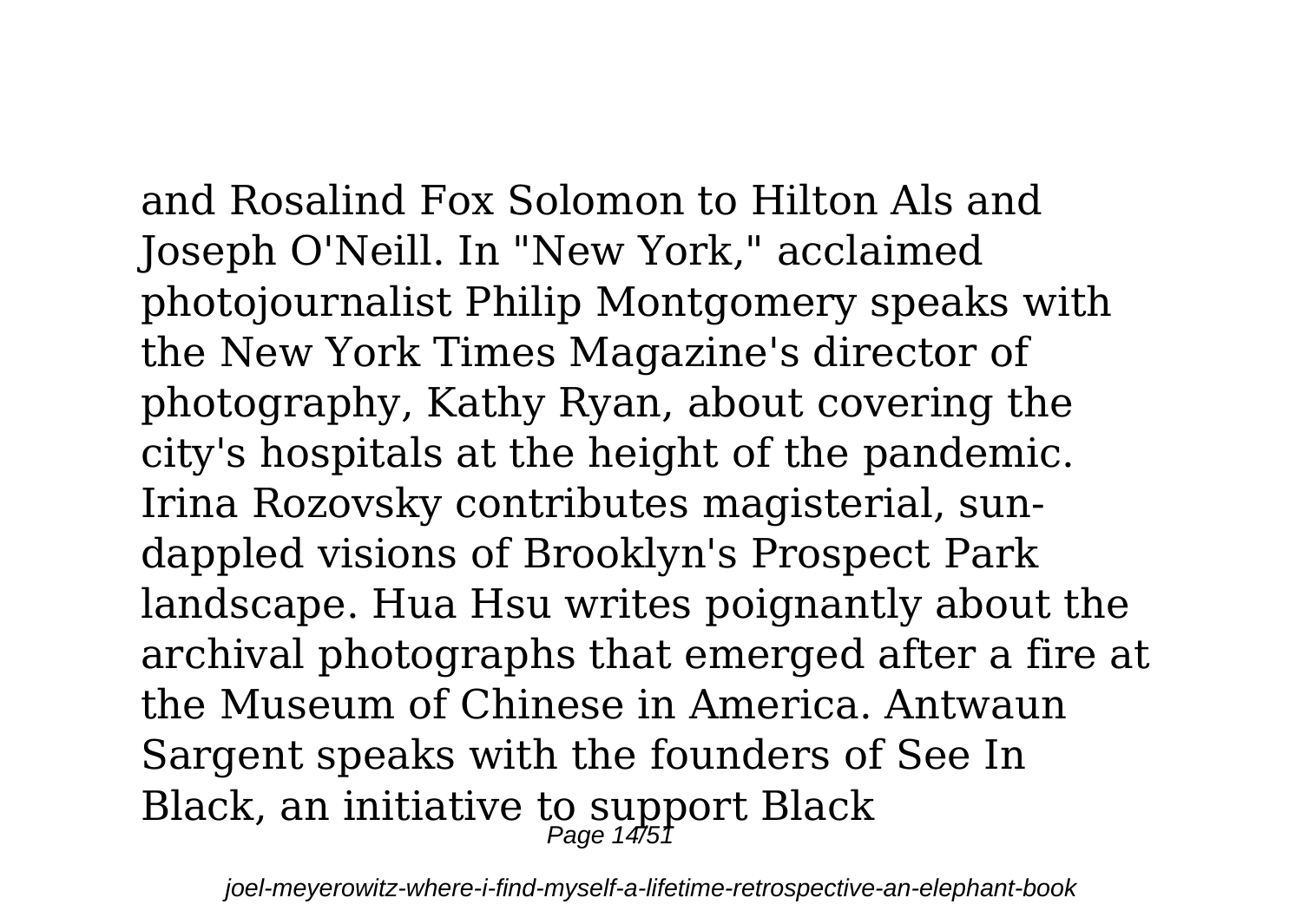photographers and communities. And Tanisha C. Ford profiles Jamel Shabazz, whose indelible images of 1980s street culture are icons of style and joy. Our lives and our city have been transformed over the past year, yet this issue reminds us of how much there is to discover, and relish, when New York comes roaring back. An expanded edition of Meyerowitz's acclaimed study of the many shades and styles of red hair Photographer Joel Meyerowitz (born 1938) began photographing redheads in 1978 against the contrasting blue backdrop of Cape Cod. The portraits from this period are collected in this  $_{\tiny{Page~15/51}}$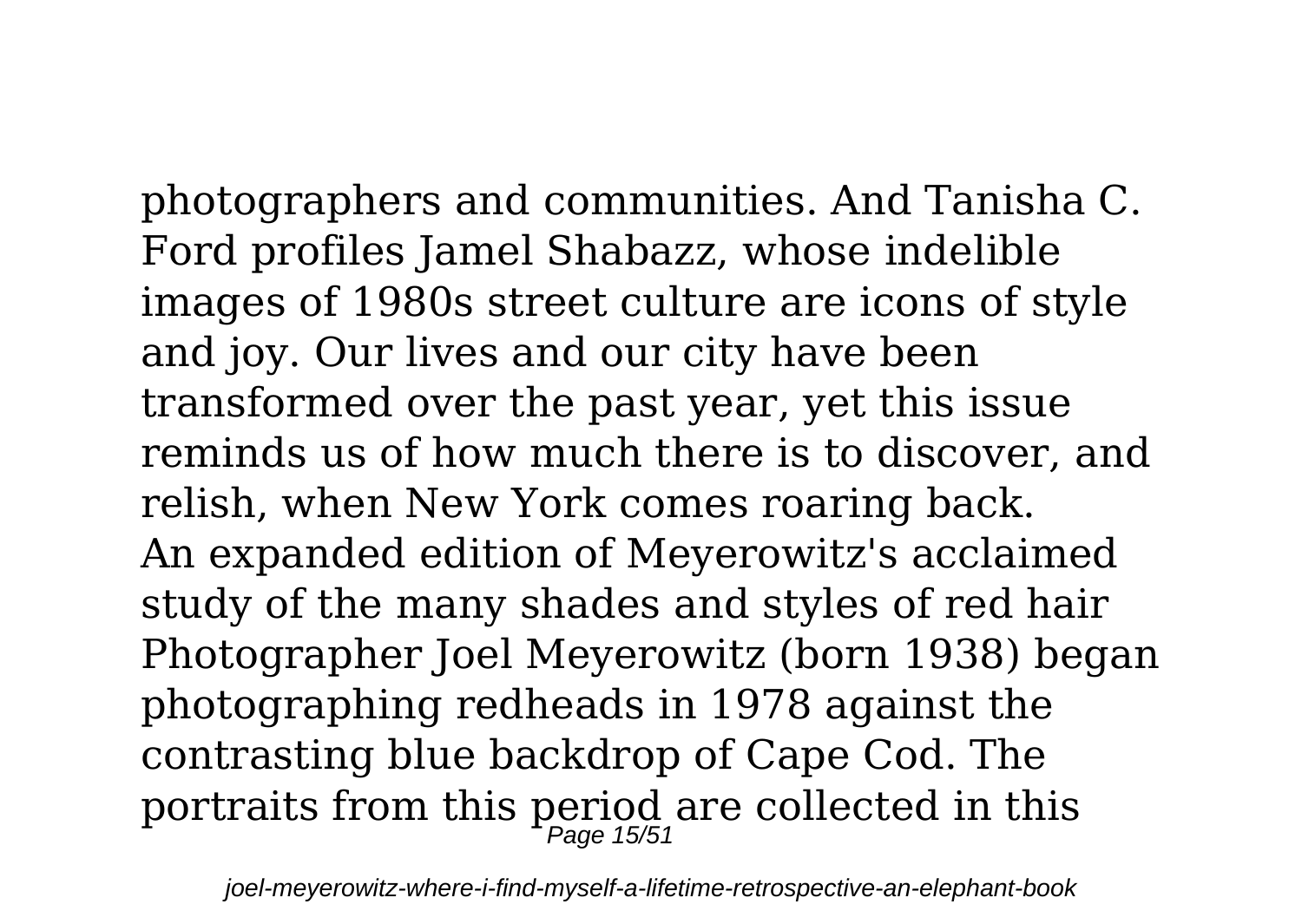new edition of Meyerowitz's 1991 photobook Redheads, featuring 16 additional images. After running an ad in the Provincetown Advocate, Meyerowitz began collecting the experiences of people who grew up with red hair, in addition to photographing them. Making up only two or three percent of the world's population, their stories of schoolyard bullying and selfacceptance illustrate a broader narrative of growth and beauty. Despite cultural and racial distinctions between redheads, the phenotypic association between the subjects brings a sense of familiality to the collection of portraits.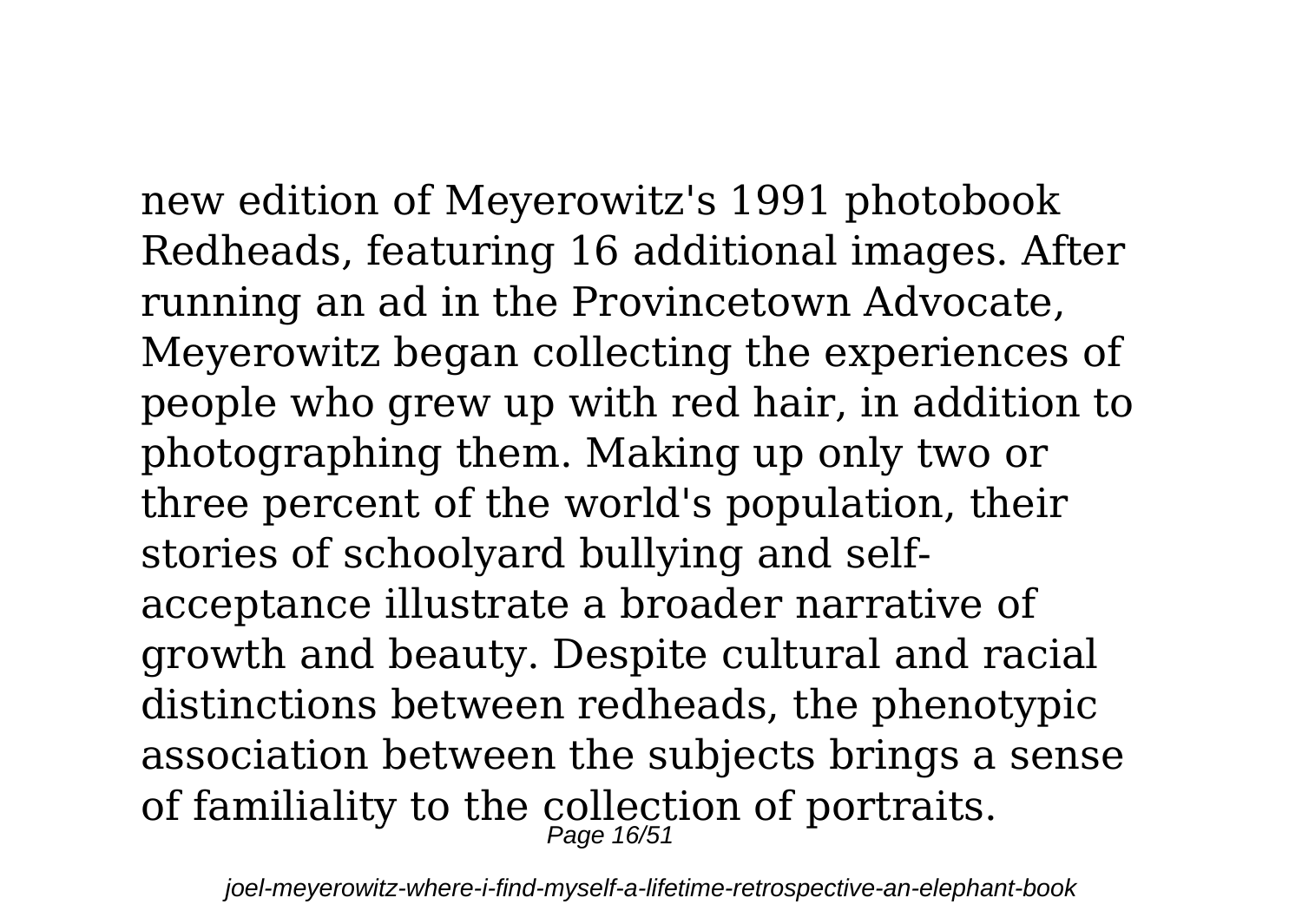Meyerowitz describes how red hair and its reaction to light evokes a sense of the color film process. He is known for his transition to color film during a period of resistance to color photography. "My way of making portraits is not by getting down on my hands and knees, nor climbing high on a ladder, nor getting into bed with a celebrity," Meyerowitz writes, "but simply standing eye to eye with anyone who has found their way to me, young or old. I need only one or two sheets of film and the patience to see it through." This hardcover edition includes previously unseen portraits. Page 17/51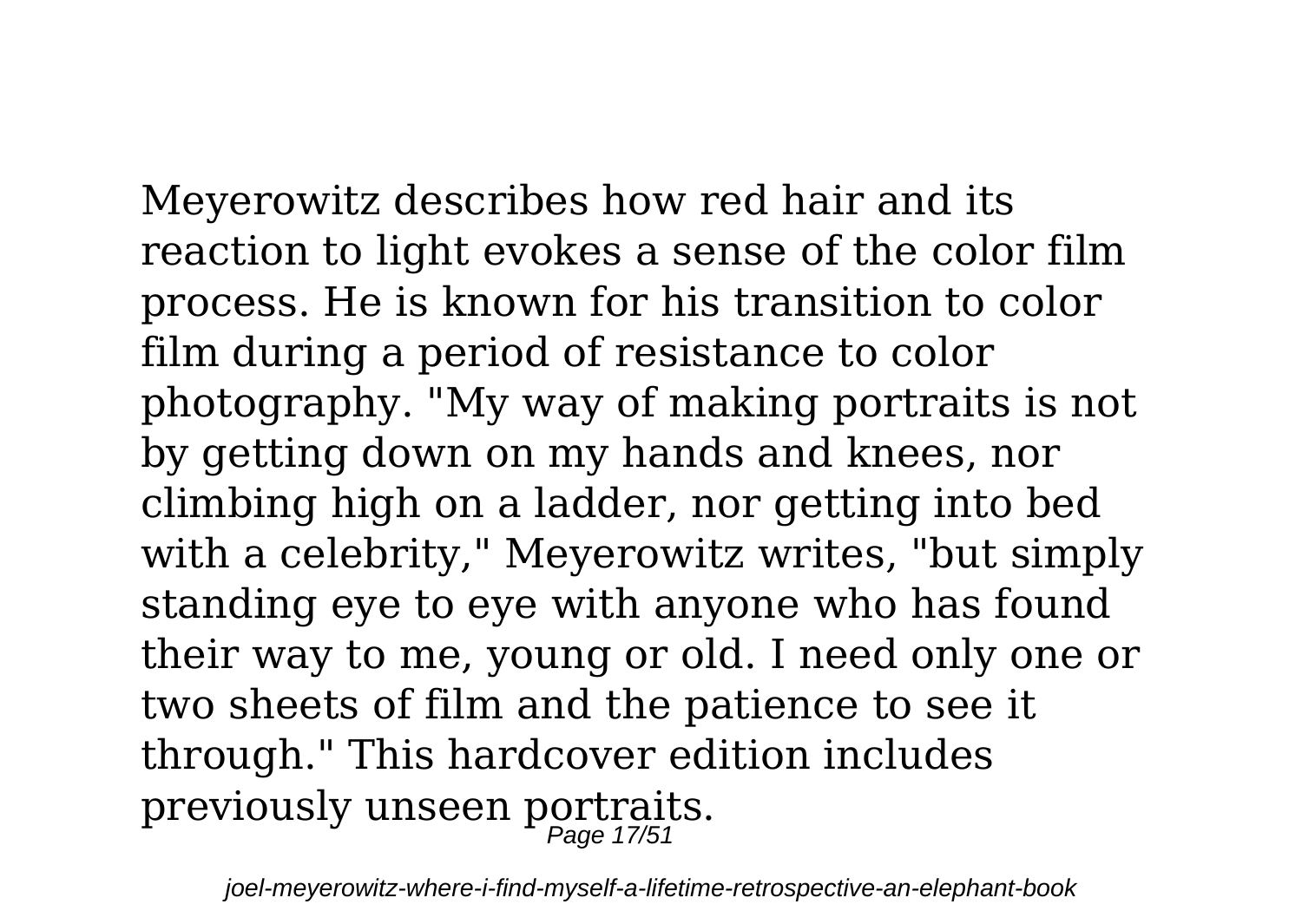Published on the occasion of an exhibition held at the NRW-Forum Deusseldorf, September 27, 2014 - January 11, 2015.

This lavishly produced edition of the exquisitely photographed and beautifully written Tuscany is an intimate portrait of an unforgettable place. The Tuscan countryside is among the most wellloved on earth, for its beauty, its natural bounty and its magnificent light. Renowned master photographer Joel Meyerowitz and novelist/playwright Maggie Barrett have combined talents to create a loving and personal portrait of Tuscany through the seasons. Page 18/51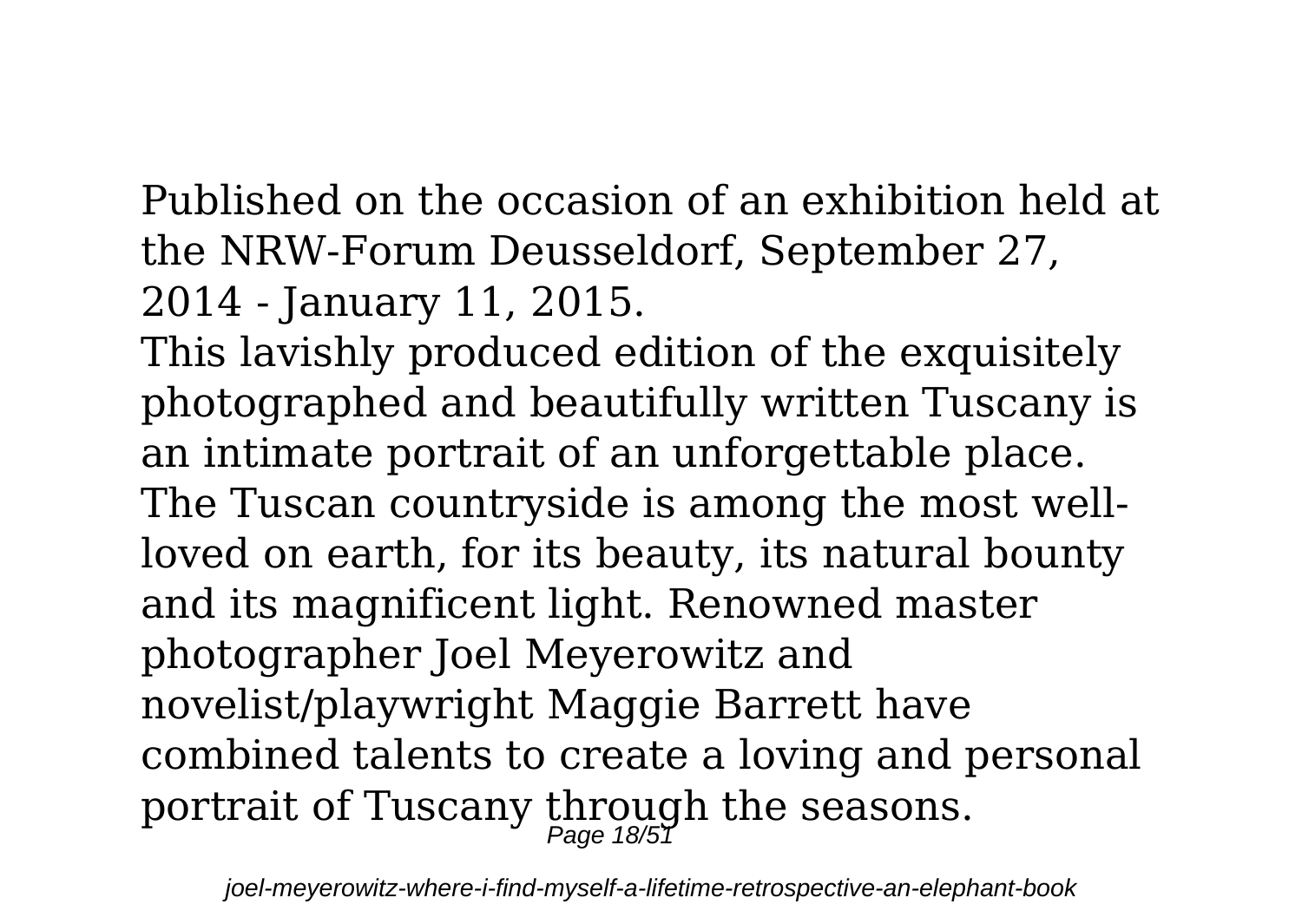Meyerowitz provides the breathtaking images; Maggie Barrett offers poetic, evocative commentary that pays loving tribute to this alluring rural world. They take you inside everyday Tuscan life and landscape and also capture the warmth of the people who live there and their profound connection to the land. Joel Meyerowitz: Wild Flowers, Limited Edition Retrospective Magnum Artists All about Saul Leiter Provence A Summer's Day

Page 19/51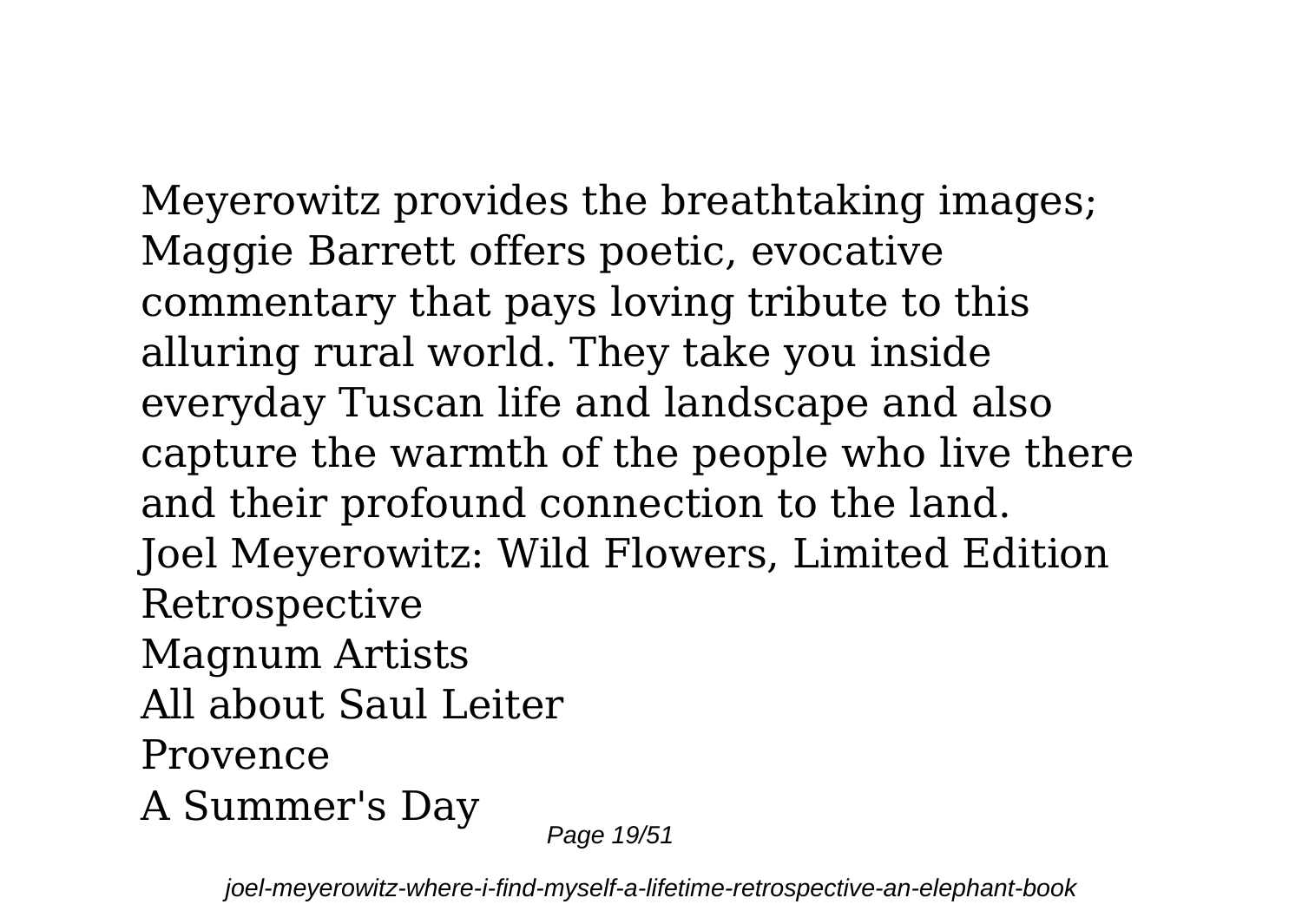**Seascapes focus on the boundary of the ocean and the sky**

**The real world is full of cameras; the virtual world is full of images. Where does all this photographic activity leave the artistphotographer? Post-Photography tries to answer that question by investigating the exciting new language of photographic image-making that is emerging in the digital age of anything-ispossible and everything-has-been-done-before. Found imagery has become increasingly important in post-photographic practice, with the internet serving as a laboratory for a major kind** Page 20/51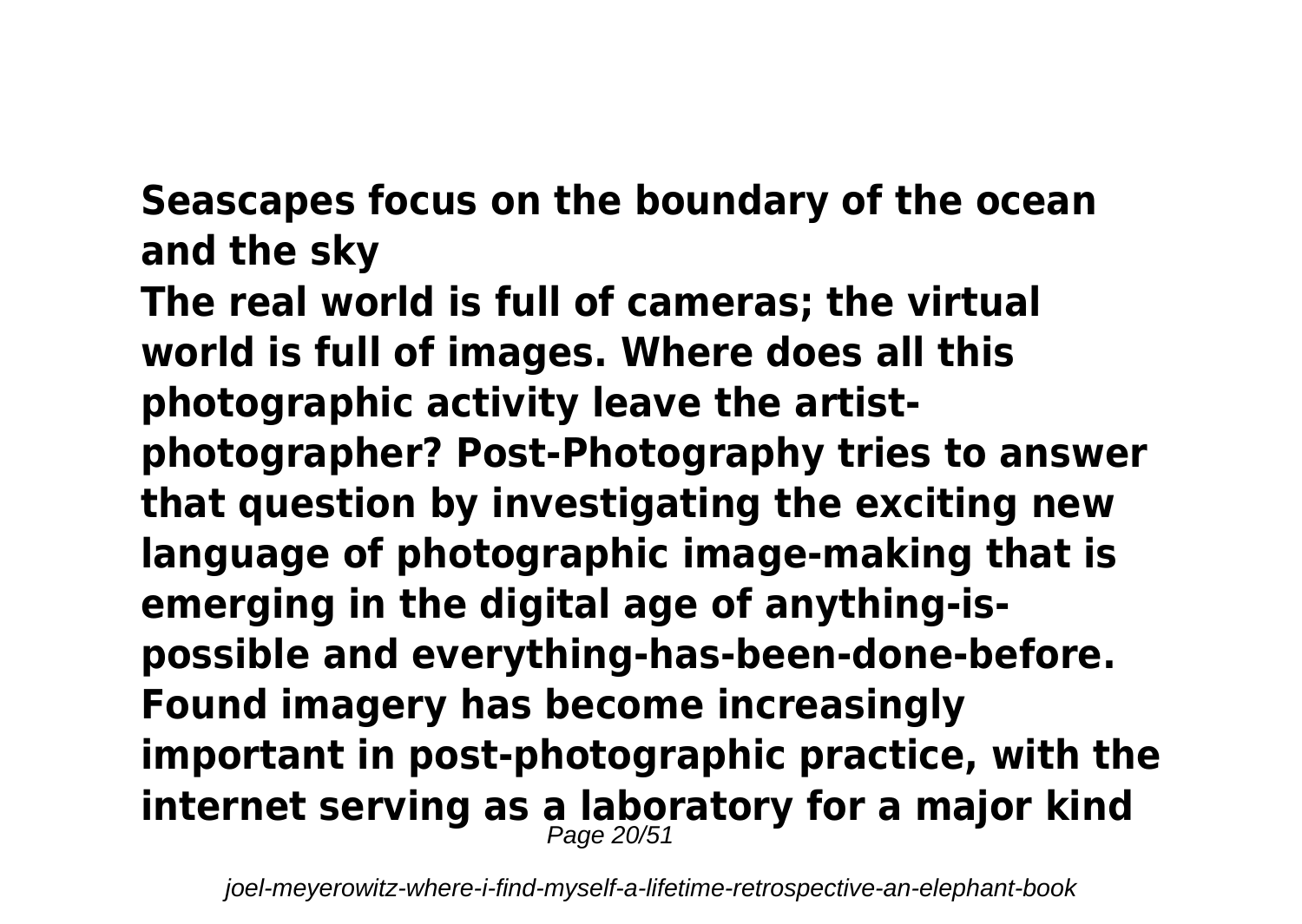**of image-making experimentation. But artists also continue to create entirely original works using avant-garde techniques drawn from both the digital and analogue eras. This book is split into six sections – Something Borrowed, Something New, Layers of Reality, Eye-Spy, Material Visions, Post-Photojournalism and All the World Is Staged – which cover the key strategies adopted by 53 of the most exciting and innovative artist-photographers of the 21st century, drawn from all over the world. The first and only career retrospective of the renowned and influential American photographer** Page 21/51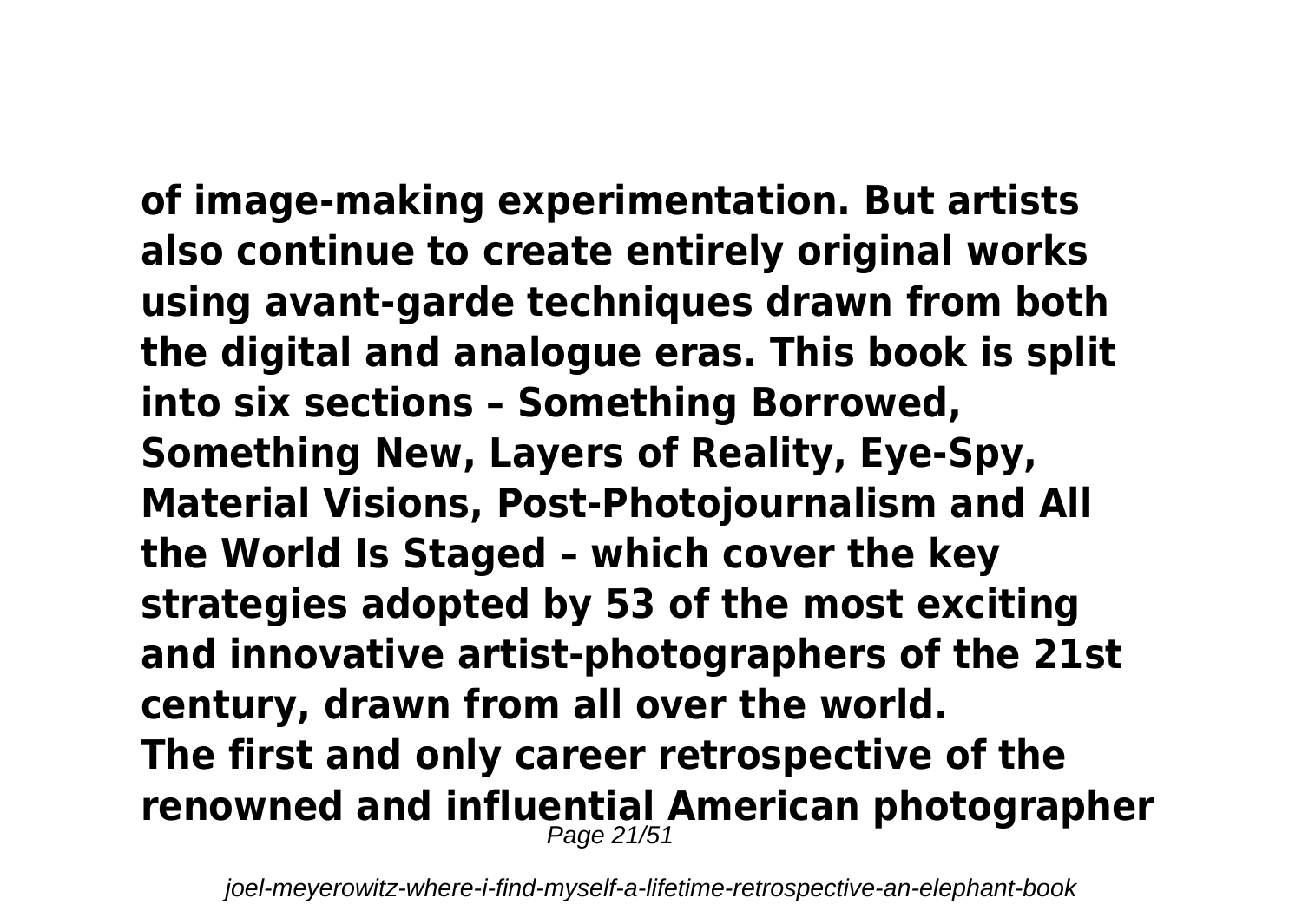**Joel Meyerowitz, one of today's masters of photography A deluxe two-volume book presented in a slipcase, featuring high quality reproductions, gatefolds and special inserts with new work Over 550 photographs, beautifully edited and sequenced by Meyerowitz, provide a chronological record of his evolution as an artist as his work defined the emergence of colour photography Includes landmark and previously unpublished photographs, including his seminal 1960s street photographs in New York, 1970s Cape Cod seascapes and photographs of St Louis and his unparalleled documentation of Ground** Page 22/51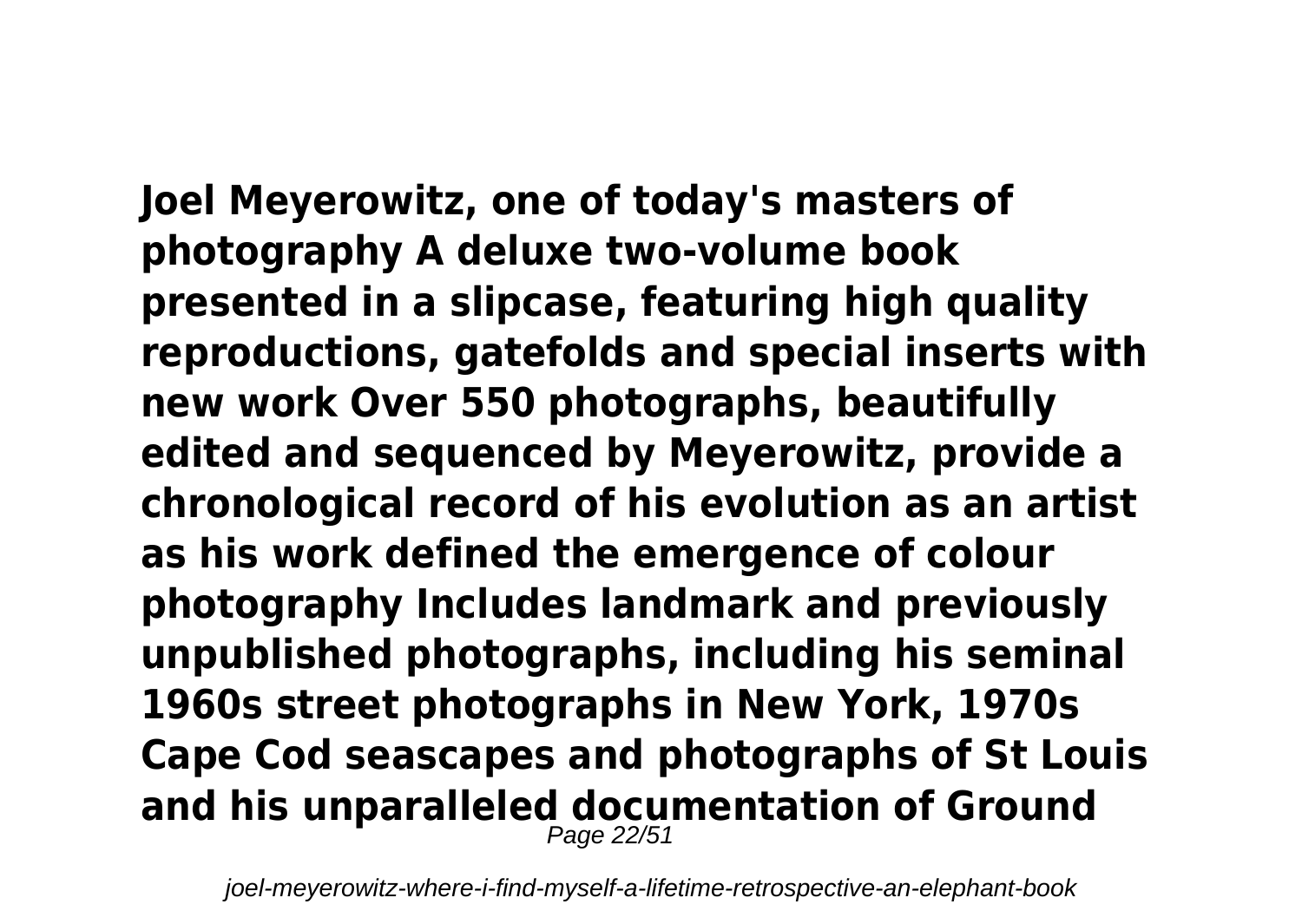**Zero Introduction charts Meyerowitz's development and sets his work within a broader context of the history of photography Meyerowitz's own writings provide context, anecdotes and instructive commentary on the photographer's motivations, influences and defining images for a uniquely personal insight An updated edition of Shore's groundbreaking book, now with previously unpublished photographs and a new introduction Stephen Shore's images from his travels across America in 1972-73 are considered the benchmark for documenting the extraordinary in the ordinary** Page 23/51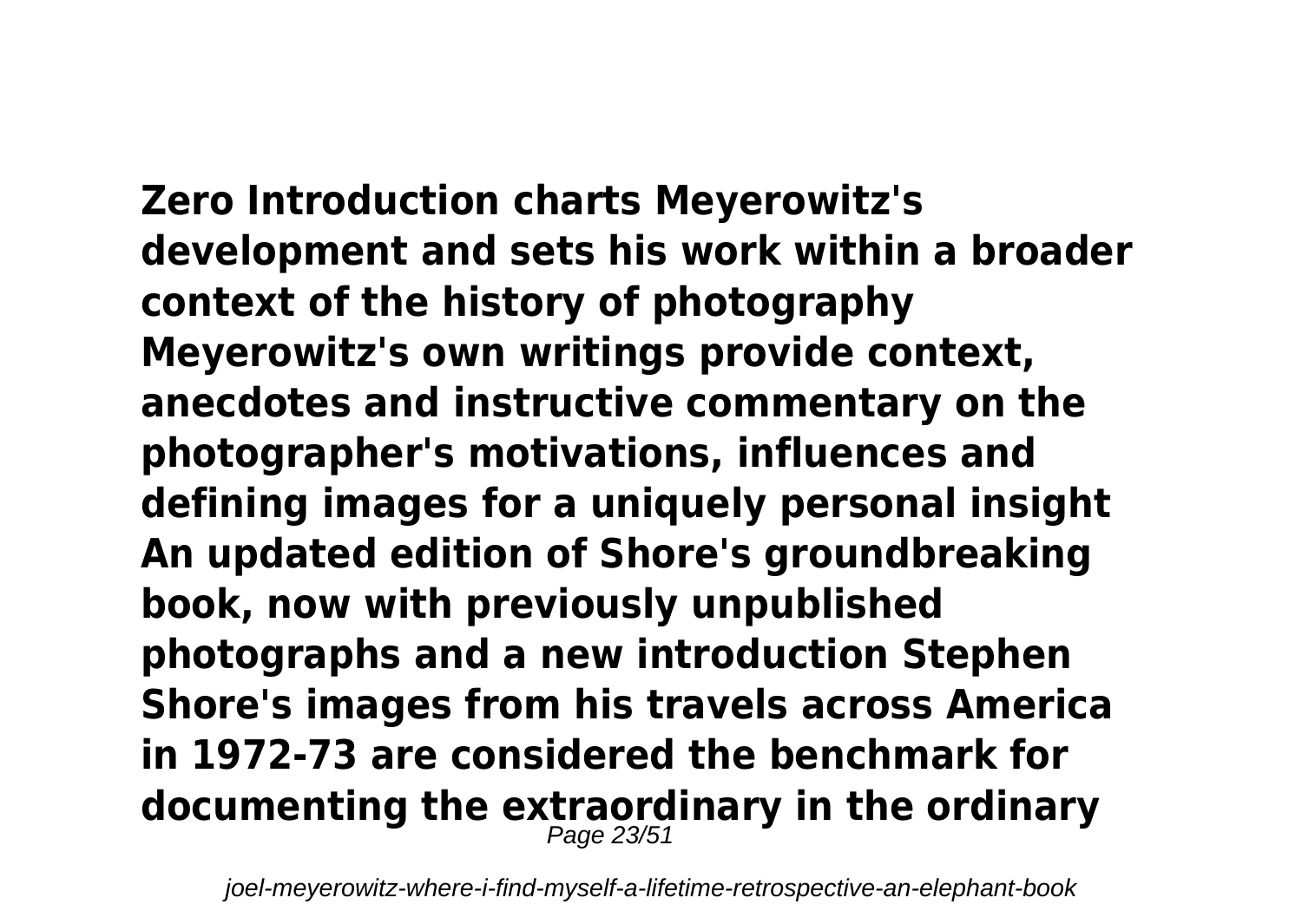**and continue to influence photographers today. The original edition of American Surfaces, published by Phaidon in 2005, brought together 320 photographs sequenced in the order in which they were originally documented. Now, in the age of Instagram and nearly 50 years after Shore embarked on his cross-country journey, this revised and expanded edition will bring this seminal work back into focus.**

### **Artless**

**Aftermath**

## **Tuscany**

## **Cezanne's Objects (Limited Edition)** Page 24/51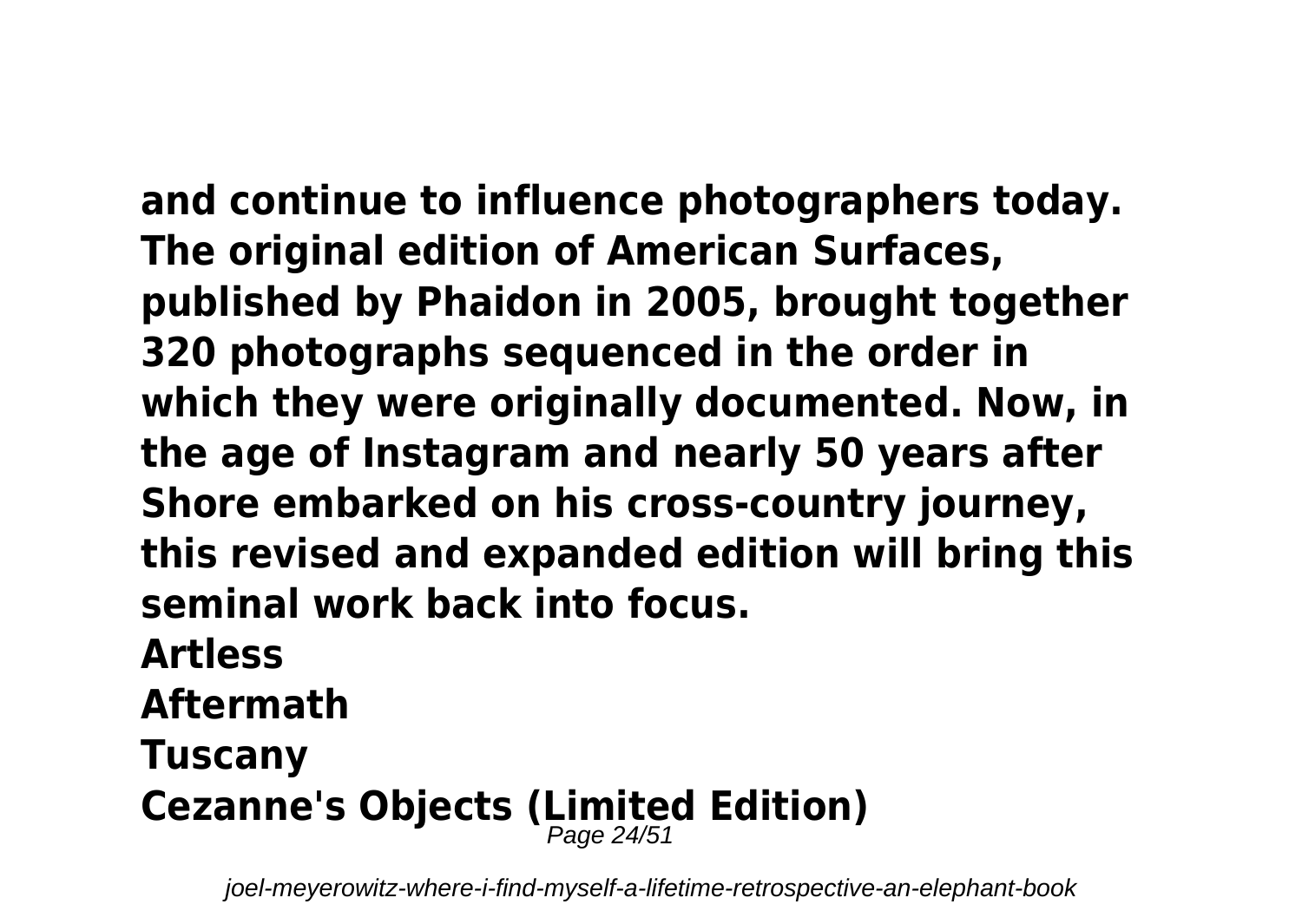#### **At the Water's Edge Taking My Time**

**Over the last seven years, Melissa O'Shaughnessy has photographed daily on the streets of New York. As one of a growing number of women street photographers contributing to this dynamic genre, O'Shaughnessy enters the territory with clarity and a distinctly humanist eye, offering a refreshing addition to the tradition of street photography. Through her curious and quirky vision, we witness the play of human activity on the glittering sidewalks of the city. Woven into her cast of characters are the lonely, the soulful, and the proud. She has fallen for them all--perfect strangers.** Page 25/51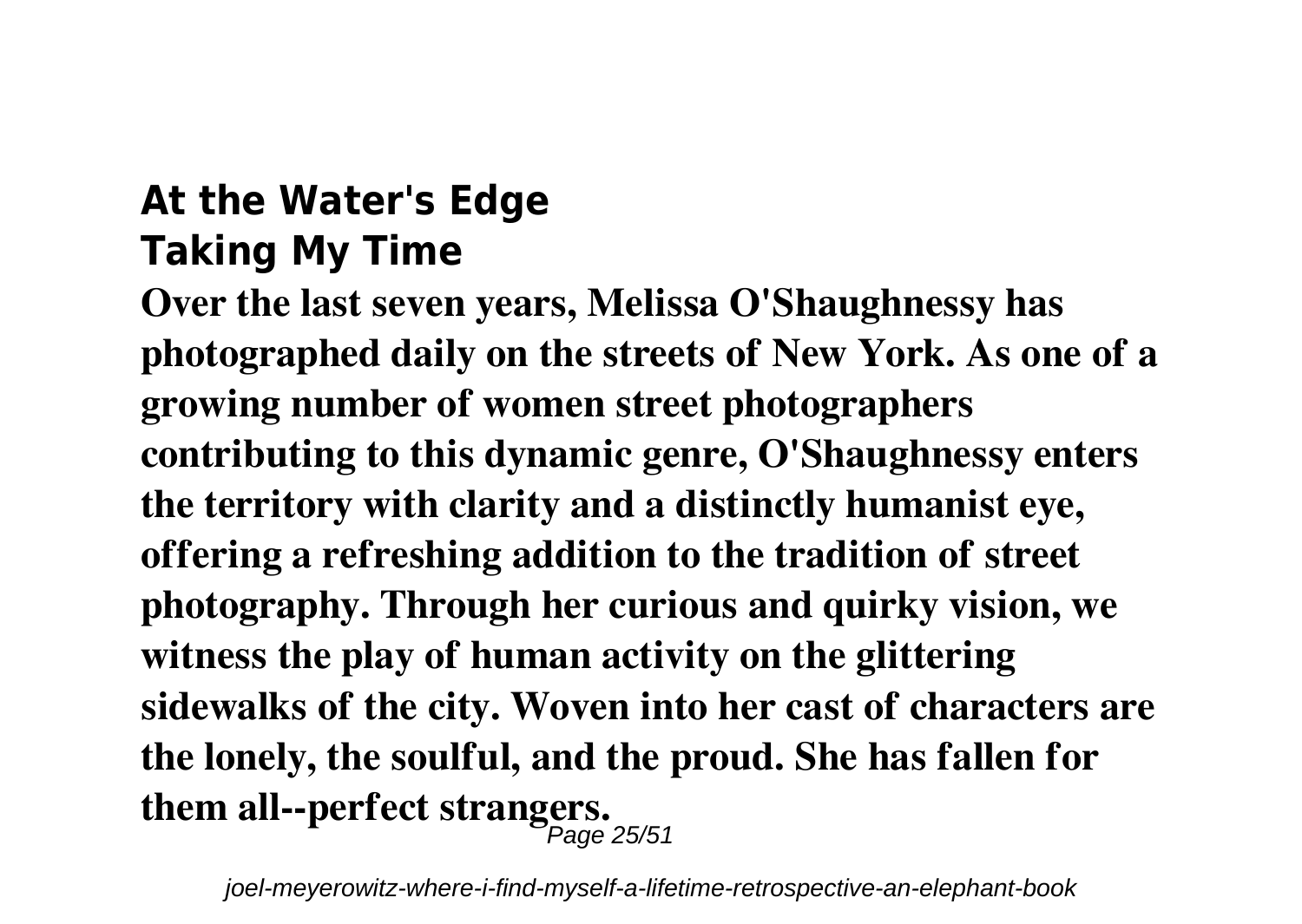**"Captures the spirit of the landscape and the people who live there as never before. This book takes us on a journey through the jewel of southeastern France, whose vistas have inspired artists for generations." --Publisher's description.**

**Introduction by Michael Bloomberg. Text by Phillip Lopate.**

**The "Masters of Photography" series is a new approach to photography how-to. Each volume is dedicated to the work of one key photographer who, through a series of bitesized lessons and ideas, tells you everything you always wanted to know about their approach to taking** photographs. From their influences, ideas and experiences,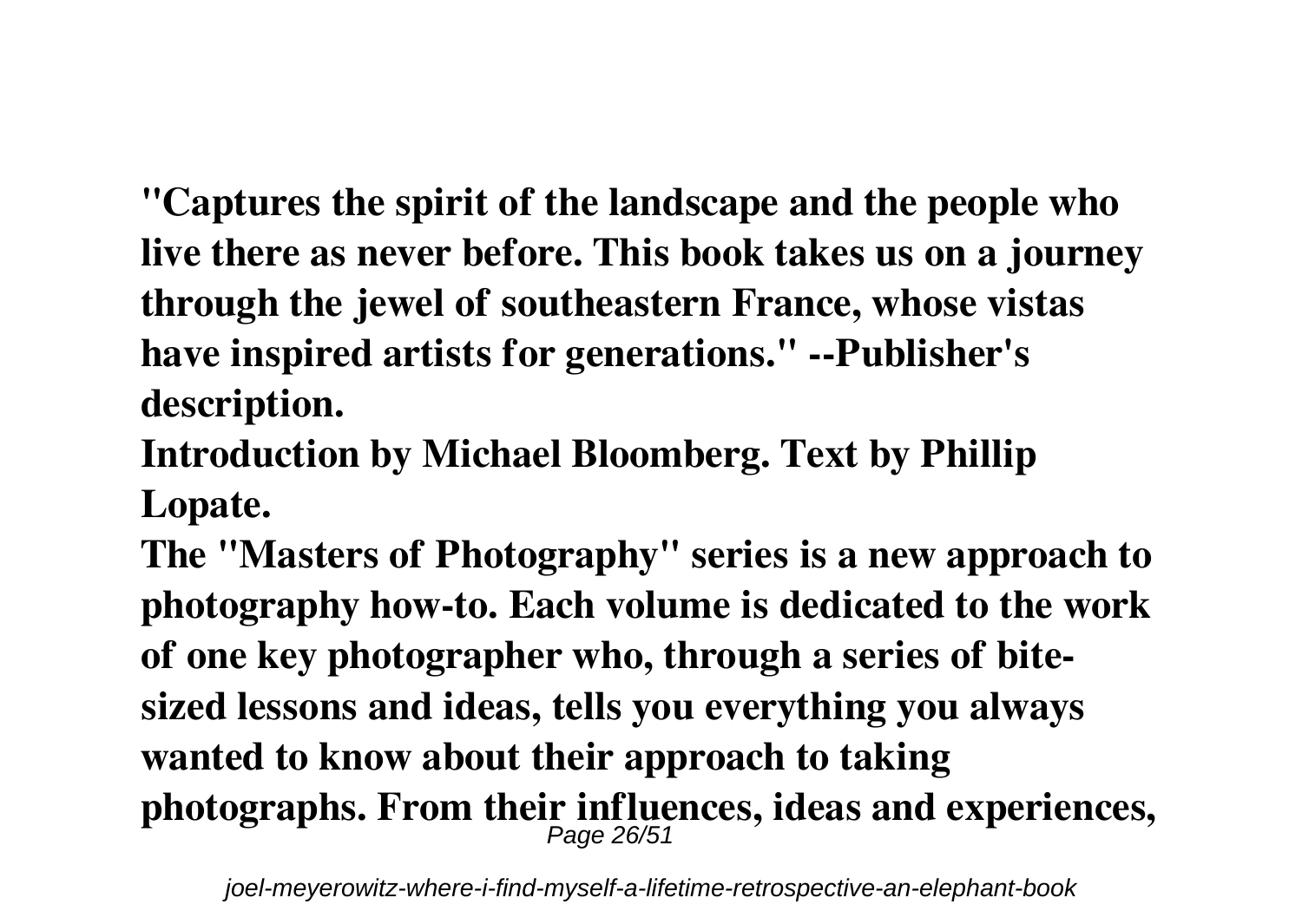**to tech tips and best shots. The series begins with Joel Meyerowitz, who will teach you, among other essentials: How to use a camera to reclaim the streets as your own, why you need to watch the world always with a sense of possibility, how to set your subjects at ease, and the importance of being playful and of finding a lens that suits your personality.**

**Photographs by Joel Meyerowitz**

**A Lifetime Retrospective**

**Perfect Strangers: New York City Street Photographs (Signed Edition)**

**Photographs and Essays at Home and Abroad The Artist with a Camera** Page 27/51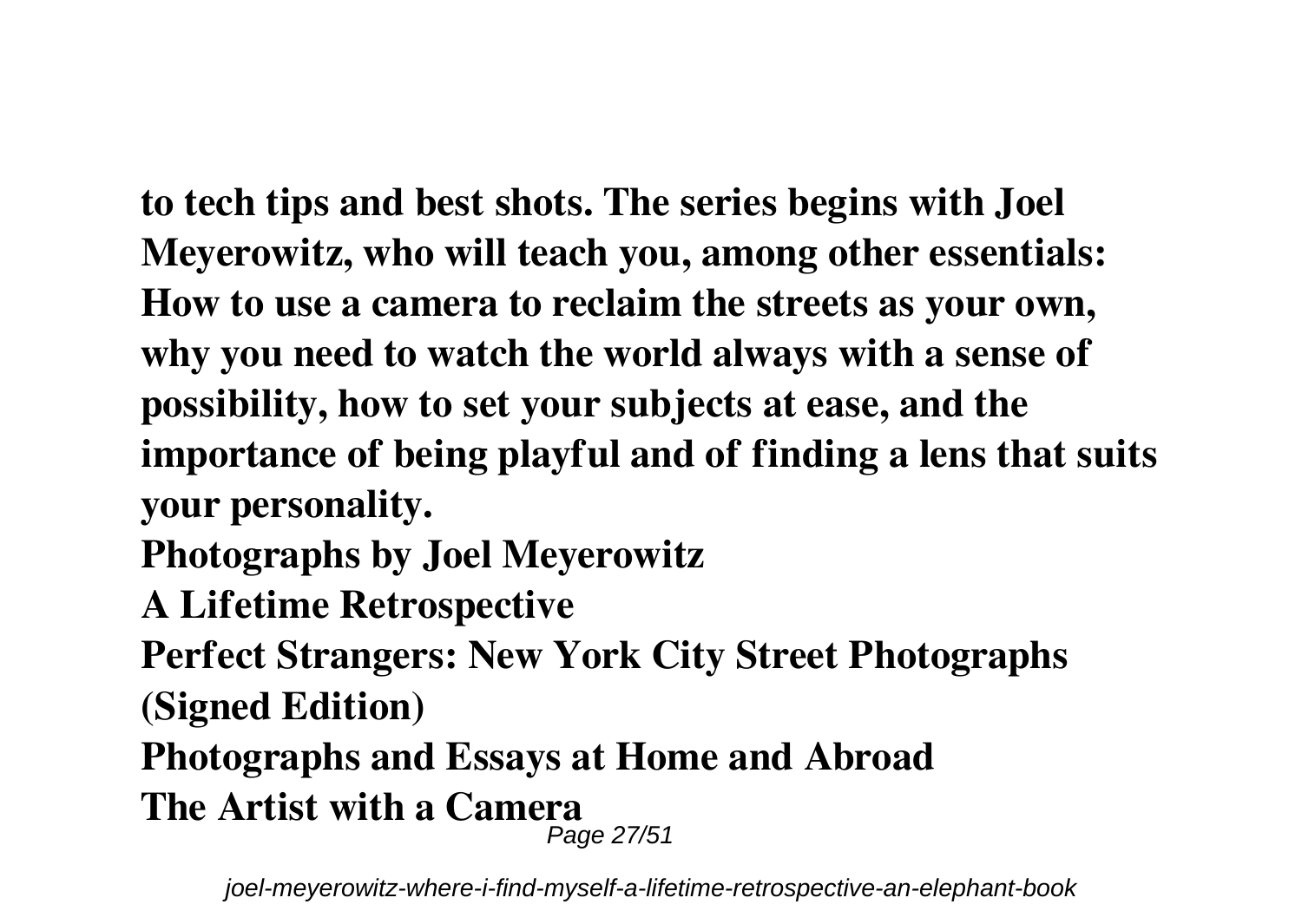#### **Art & Illustration by Simple Means**

*The first book on master photographer Ernst Haas's work dedicated to both his classic and newly discovered New York City color photographs of the 1950s and 60s. Ernst Haas's color works reveal the photographer's remarkable genius and remind us on every page why we love New York. When Haas moved from Vienna to New York City in 1951, he left behind a wartorn continent and a career producing black-and-white images. For Haas, the new medium of color photography was the only* Page 28/51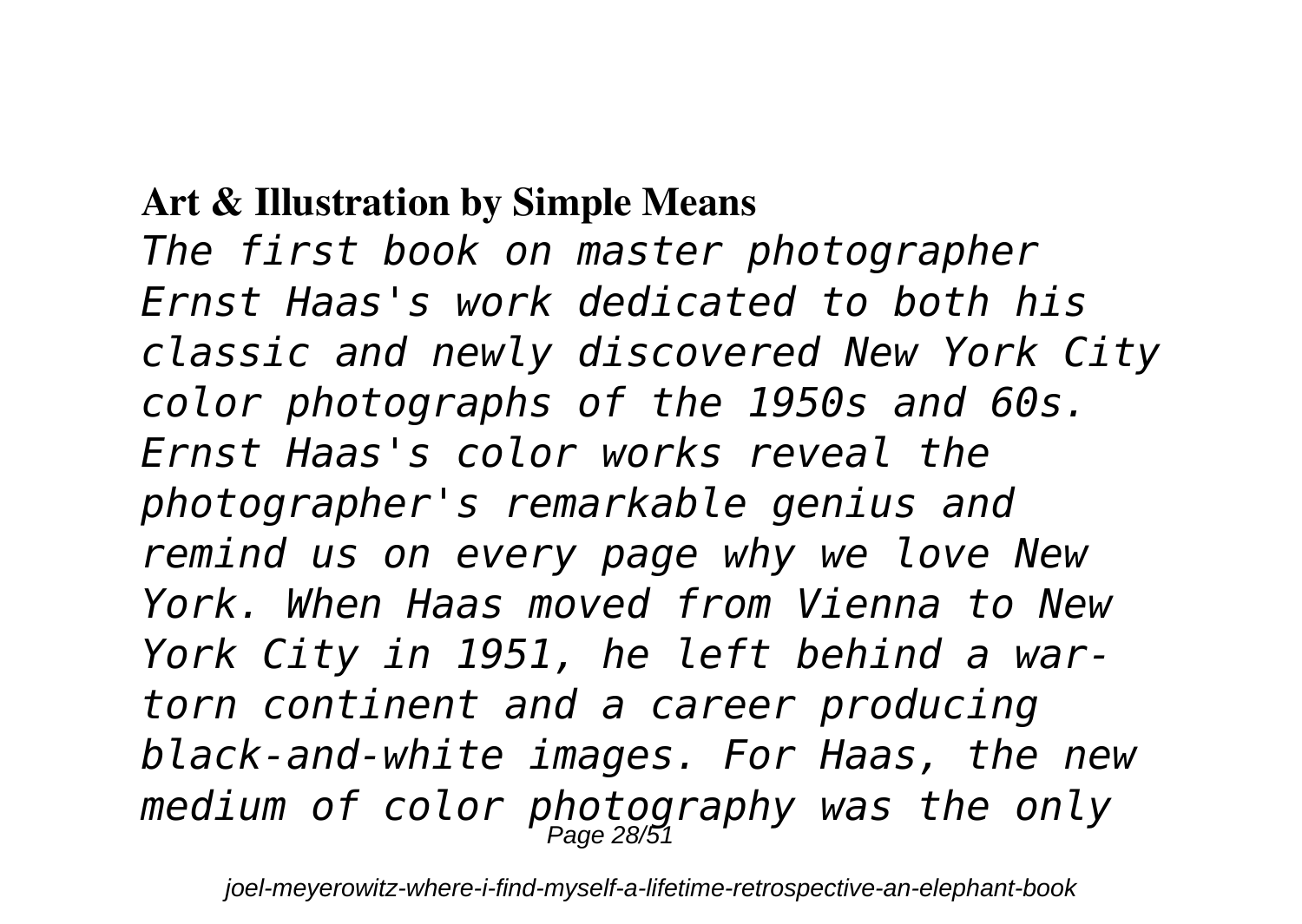*way to capture a city pulsing with energy and humanity. These images demonstrate Haas's tremendous virtuosity and confidence with Kodachrome film and the technical challenges of color printing. Unparalleled in their depth and richness of color, brimming with lyricism and dramatic tension, these images reveal a photographer at the height of his career. This limited edition of 25 copies includes an 8 x 10 print signed and numbered by Joel Meyerowitz.*

*An introduction to the pioneering work of* Page 29/51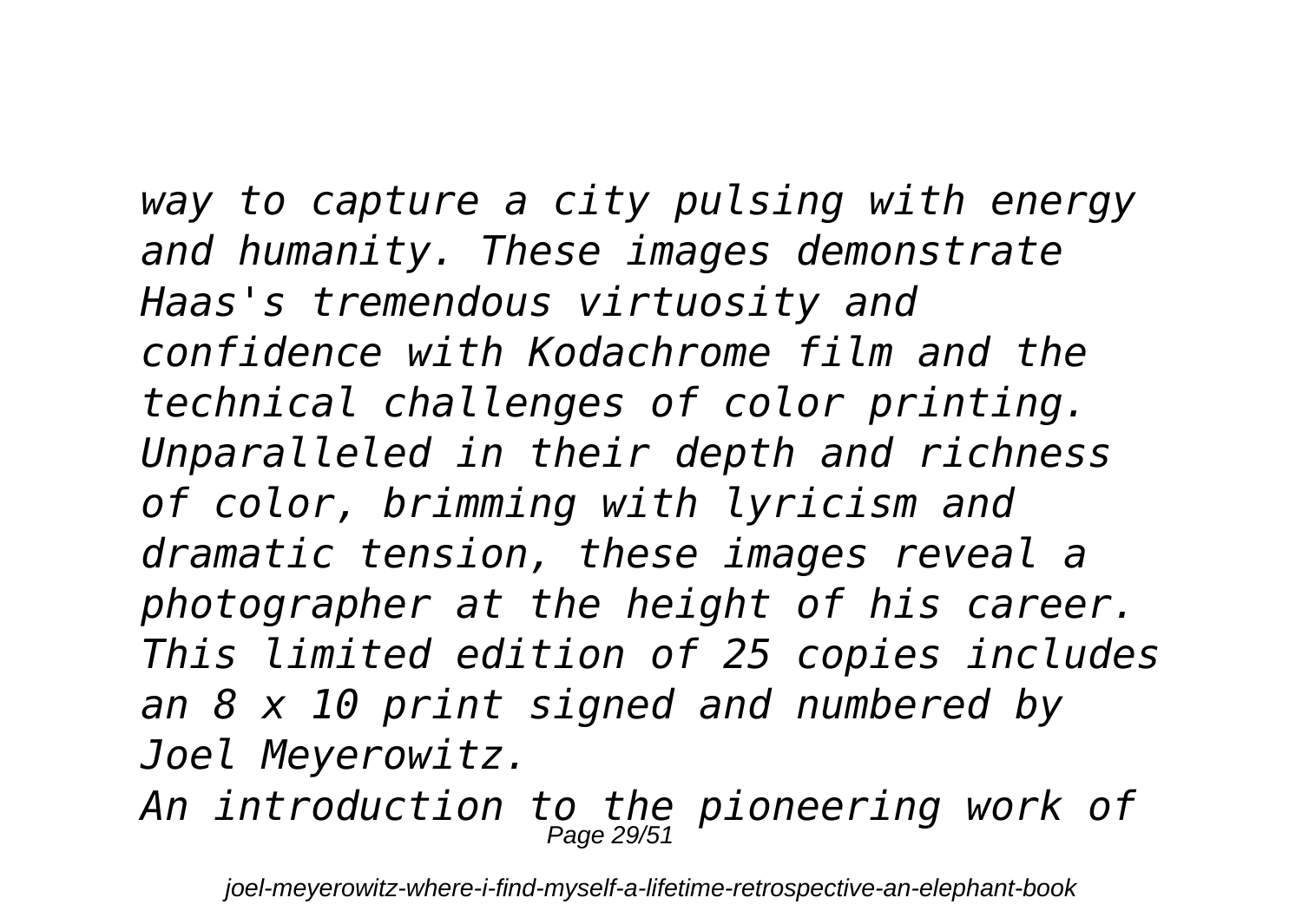*the innovator and teacher. Published in a limited edition of 25 copies, this elegant boxed volume presents Joel Meyerowitz' masterful color photographs of Cézanne's Atelier and the objects, and includes a photograph signed and numbered by the artist. Some years ago, Meyerowitz visited Cézanne's studio in Provence, and experienced a flash of understanding about his art. Cézanne had painted the walls a dark gray, mixing the color himself. Consequently, every object in the studio seemed to be absorbed into* Page  $30/5$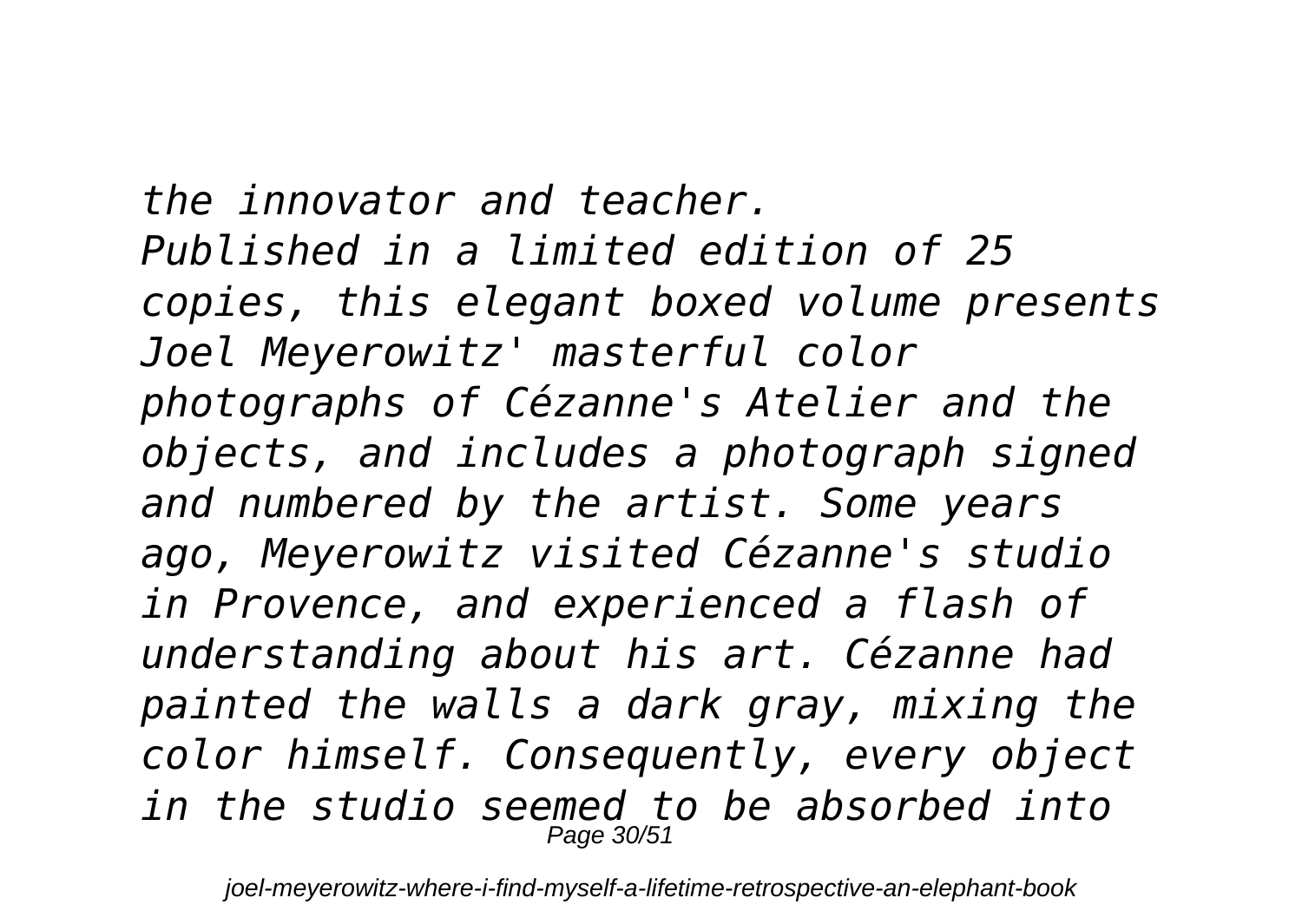*the gray of the background. Meyerowitz saw how Cézanne thus flattened perspective. He decided to take each of the objects in the studio and view them against the gray wall. He then arranged them in rows, and made a photographic grid of five rows with five objects on each row. These photographs are at once marvelous photographic still lifes and an incredible revelation of Cézanne's methods. Joel Meyerowitz: Redheads Ernst Haas How I Make Photographs* Page 31/51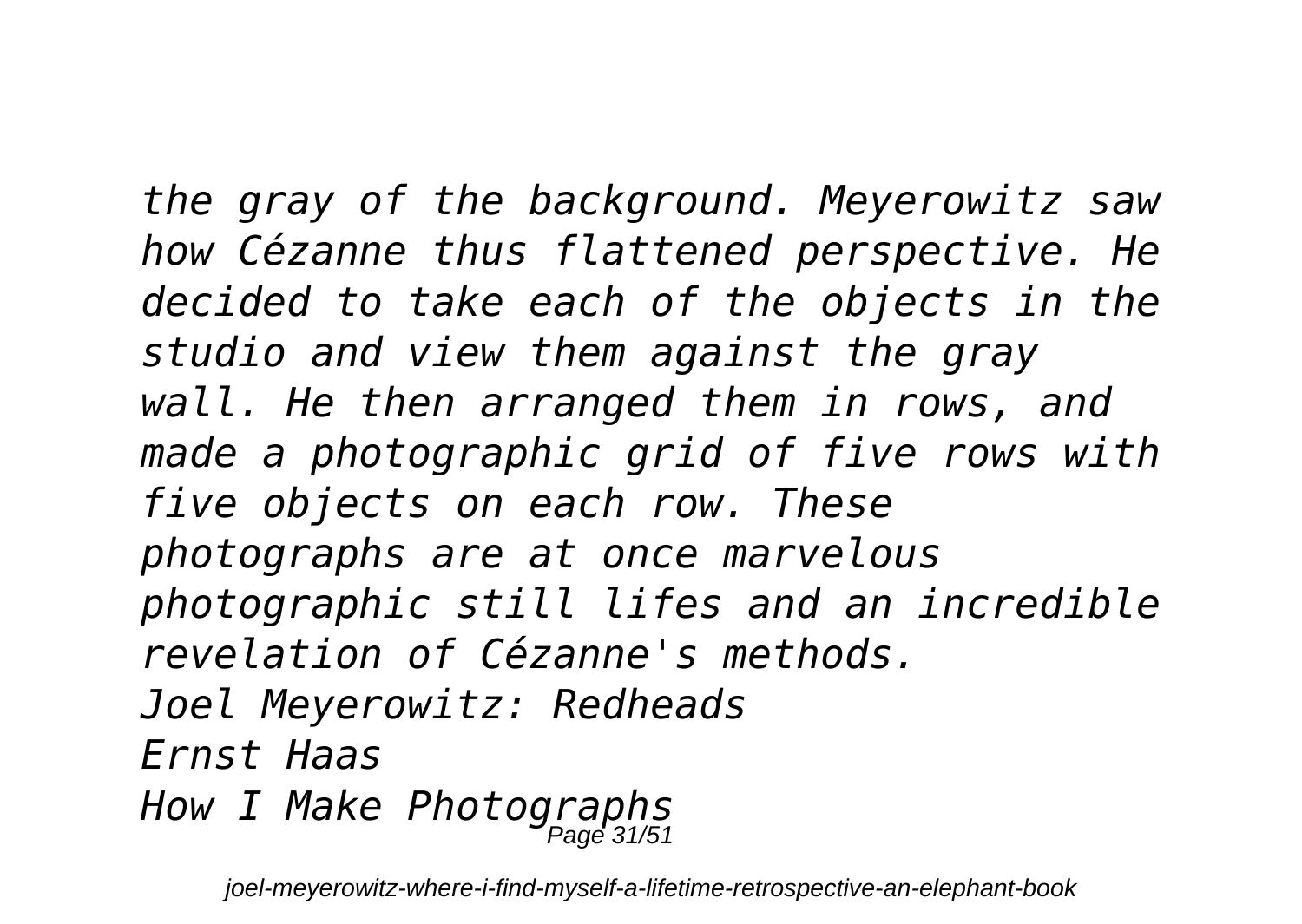#### *American Prospects The Garden at Orgeval Joel Meyerowitz*

*Aimed at children between the ages of eight and twelve, "Seeing Things" is a wonderful introduction to photography that asks how photographers transform ordinary things into meaningful moments. In this book, acclaimed and beloved photographer Joel Meyerowitz takes readers on a journey through the power and magic of photography: its abilities to freeze time, tell a story, combine several layers into one frame and record life's fleeting and beautiful moments. The book features the work of masters* Page 32/5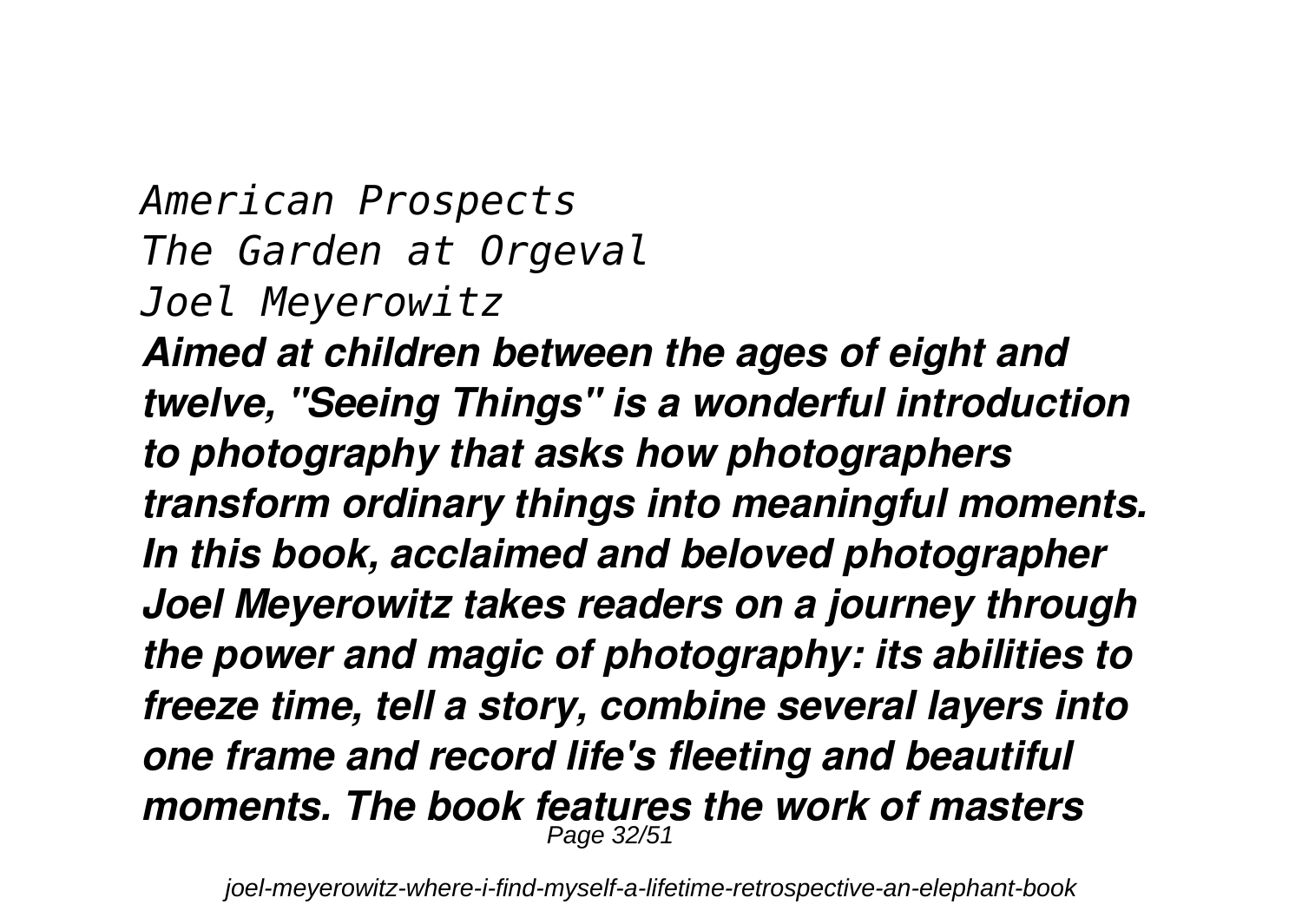*such as William Eggleston, Mary Ellen Mark, Helen Levitt and Walker Evans, among many others. Each picture is accompanied by a short commentary, encouraging readers to look closely and use their imagination to understand key ideas in photography such as light, gesture, composition-and, ultimately, how there is wonder all around us when viewed through the lens. Joel Meyerowitz (born 1938) is an award-winning photographer whose work has appeared in over 350 exhibitions in museums and galleries around the world. He is a two-time Guggenheim Fellow, a recipient of both National Endowment for the Arts and National Endowment for* Page 33/5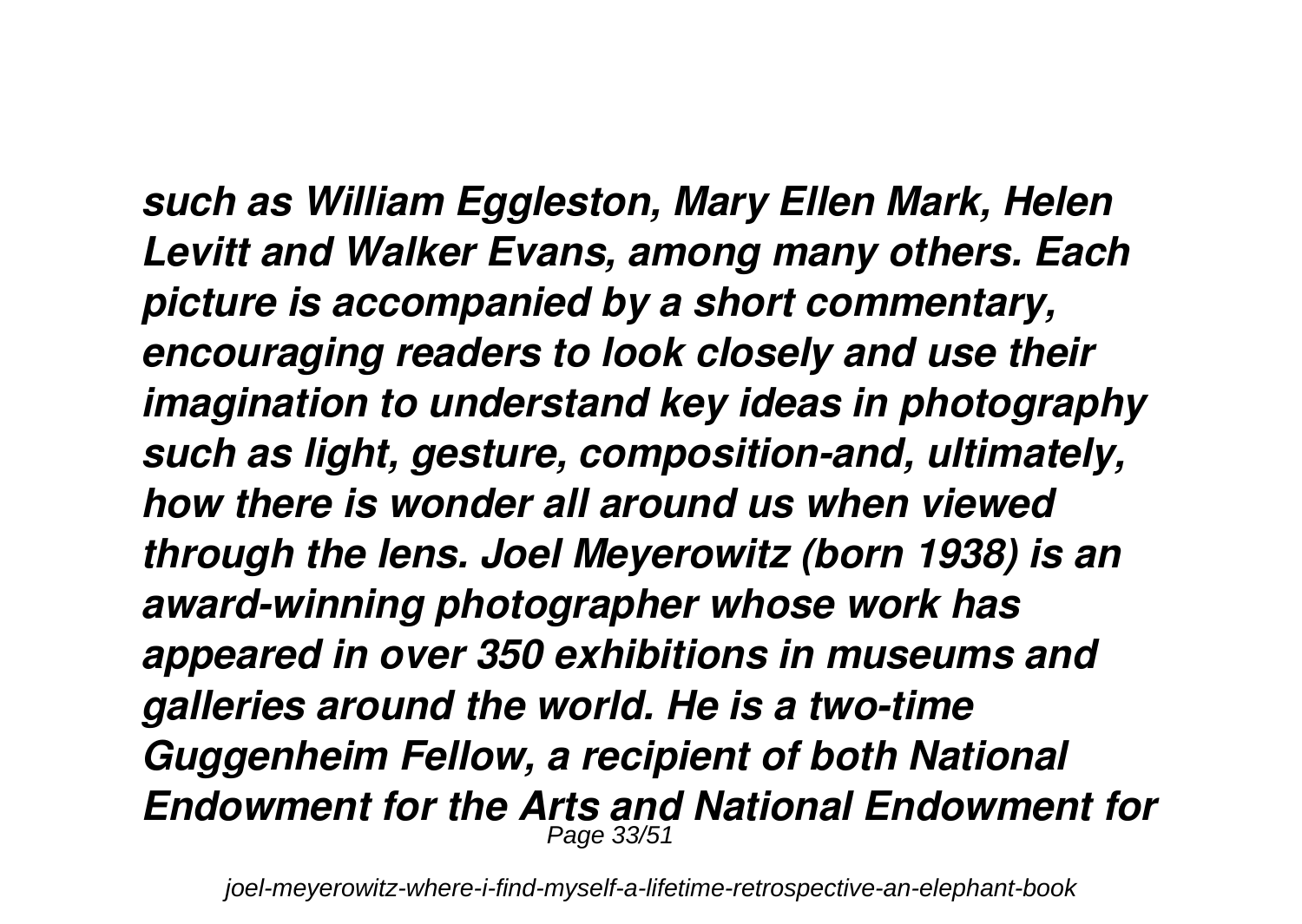*the Humanities awards and a recipient of the Deutscher Fotobuchpreis. He has published over 15 books and divides his time between New York and Italy.*

*Photographer Joel Meyerowitz is renowned for his vast spectrum of work. He is a preeminent street photographer, having broken new ground in the genre in the 1960s. He is also a pioneer of color photography, as testified by his classic pictures of Cape Cod. And he is the photographer who has given us unforgettable images of Ground Zero. Spanning a career rich with creative milestones and iconic works, Joel Meyerowitz: Taking My Time* Page 34/51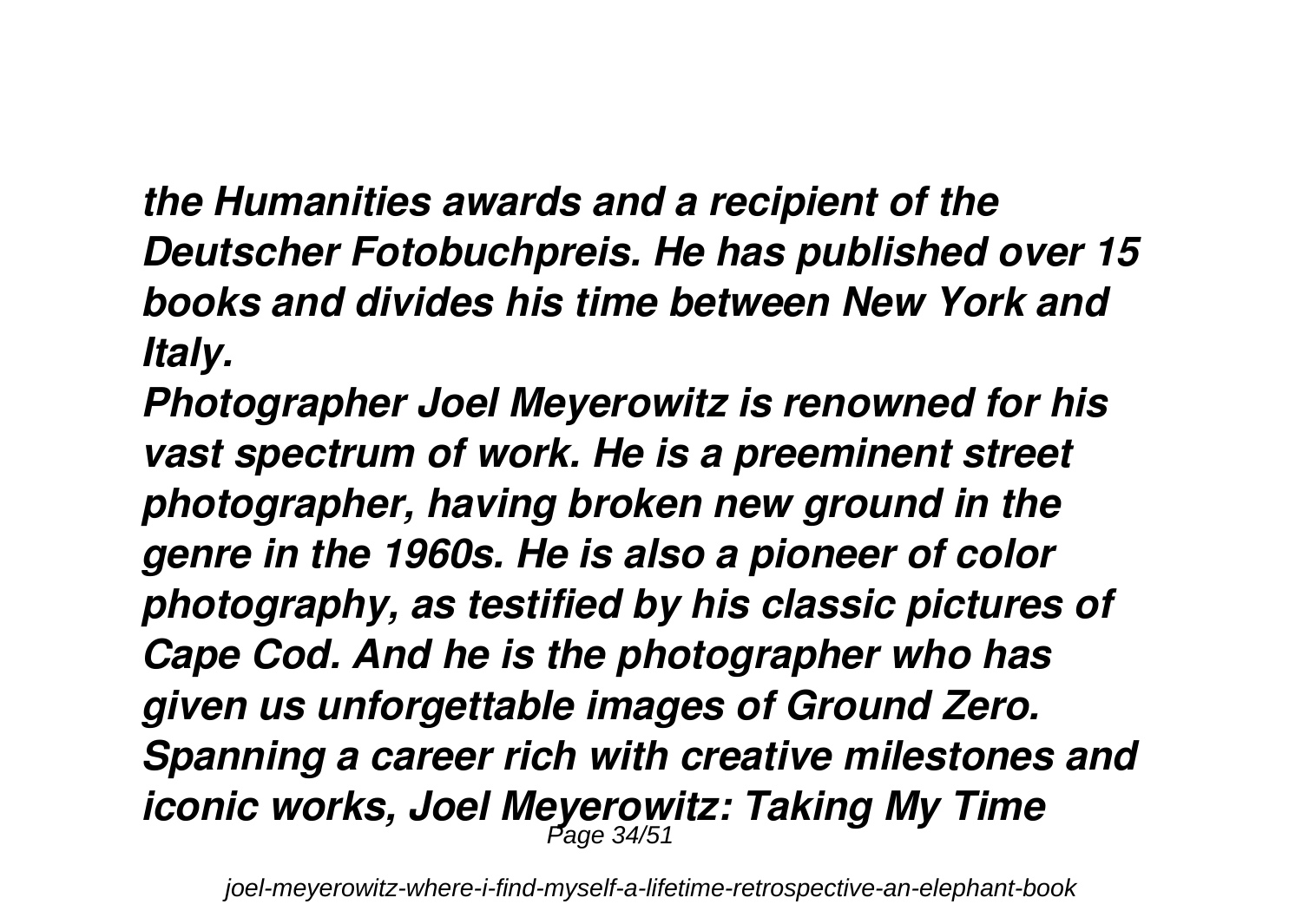*explores the enduring influence of the master photographer over the past half-century. The two volumes of this superb limited edition feature close to 600 photographs edited and sequenced by Meyerowitz to create a chronological record of his evolution as an artist and the crucial role he played in the emergence of color photography. A fitting tribute to an illustrious career, Joel Meyerowitz: Taking My Time showcases the photographer's entire oeuvre, including both landmark and previously unpublished photographs. Volume 1 of this two-volume set covers 1962 to 1974. The images in this volume include Meyerowitz' seminal color* Page 35/51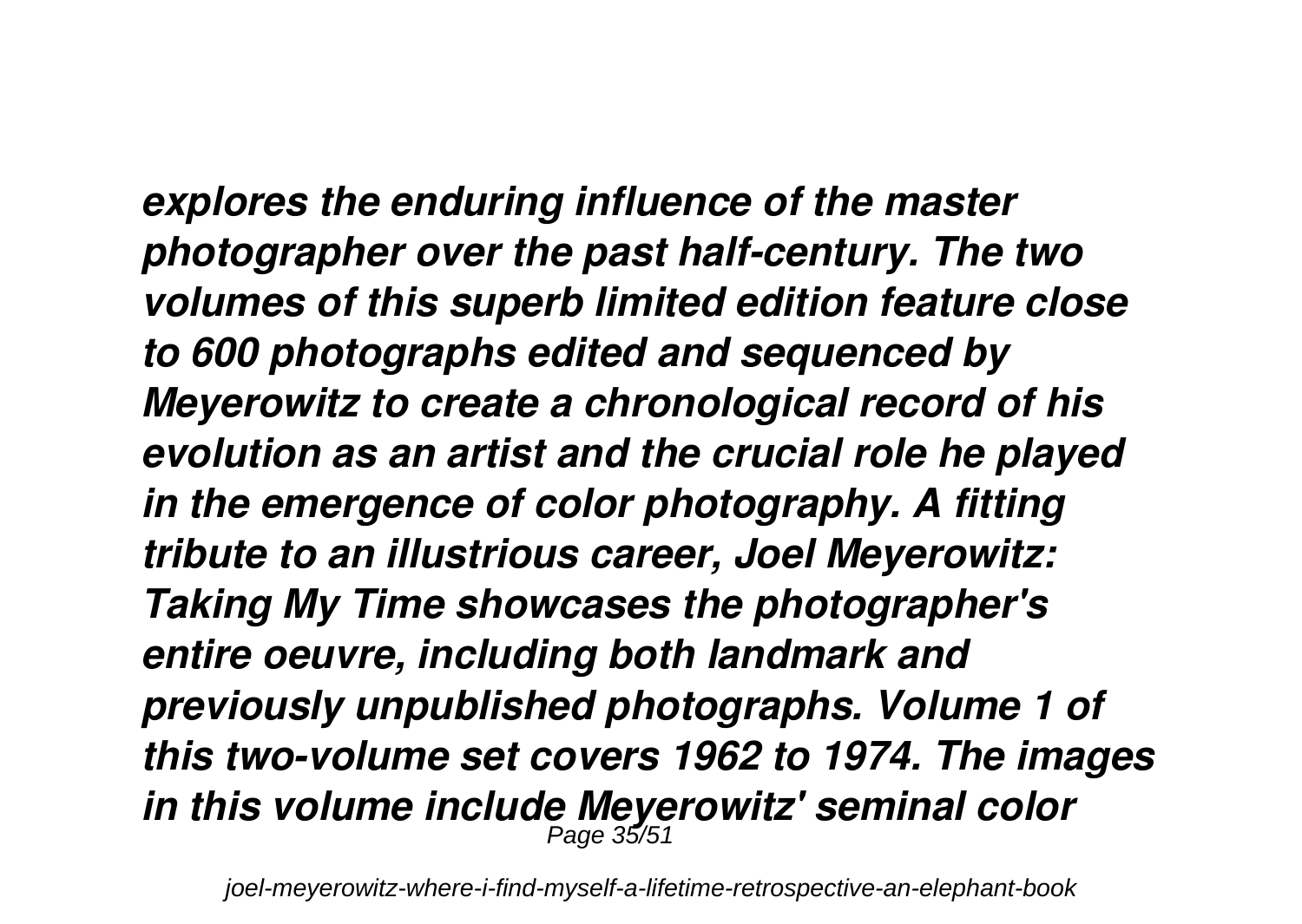*photography and black-and-white street photographs of New York City; images taken during a year in Europe which he refers to as his coming-ofage bot as an artist and a man; and documentation of America during the Vietnam War years. Volume 2 takes us through to present-day, spotlighting his trademark images of Cape Cod; portraits; photographs taken while traveling through Tuscany and other places; his chronicle of the road trip he took with his son and his father, who had Alzheimer's; indelible images of Ground Zero; and transporting pictures of the parks of New York. Featuring a signed print, a DVD of Meyerowitz's* Page 36/51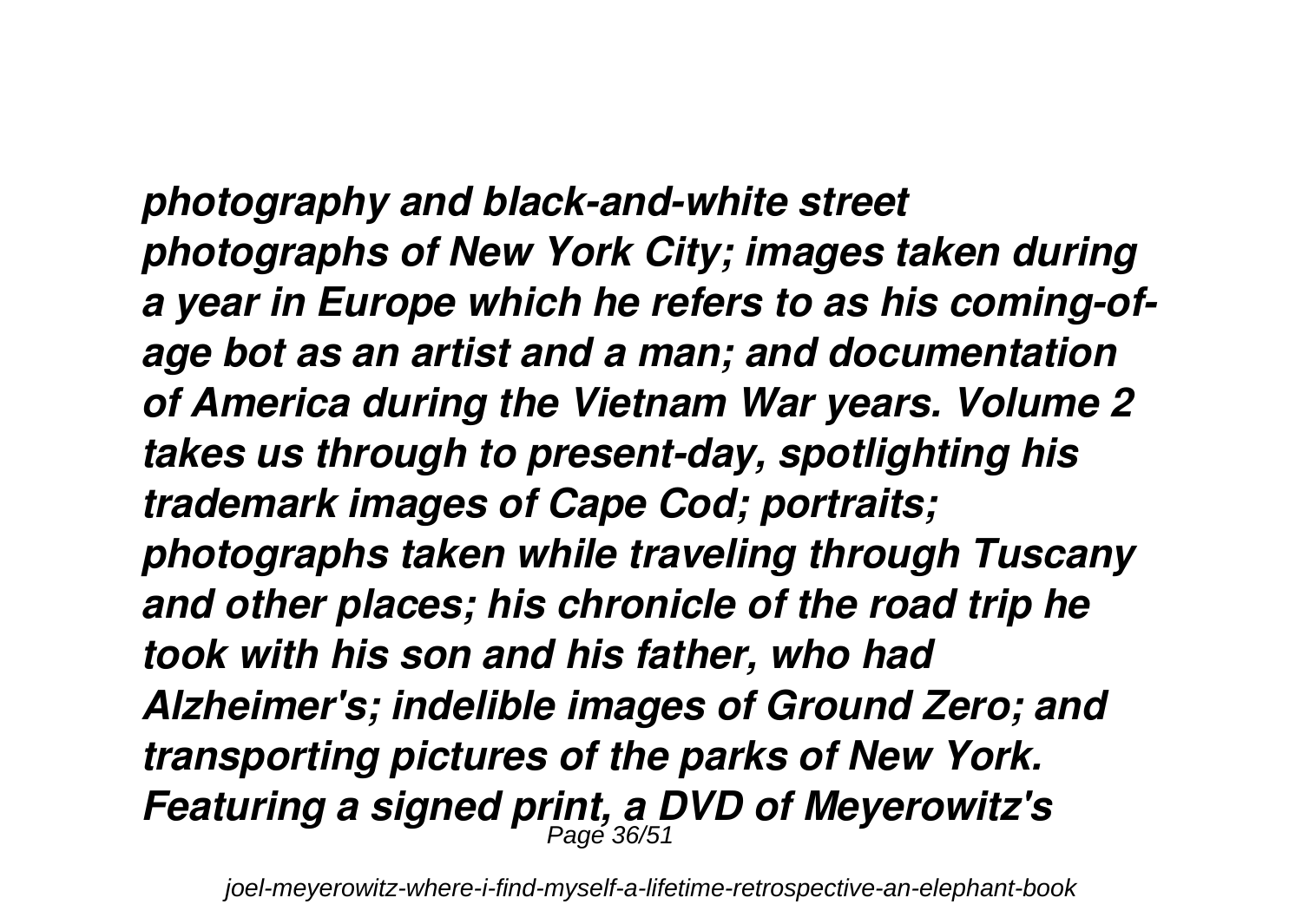*award-winning film "Pop" - in which he chronicles the road trip he took with his son and father (who at the time was suffering from Alzheimer's) and a graphic novel adapted from the film, Joel Meyerowitz: Taking My Time is a compelling record of the creative and professional development of a master photographer, and a tremendously personal, inspiring work.*

*There's nothing more important to the future of your artwork than to educate and nurture the unique talent you were born to share with the world. The Canon of Design represents artistic integrity, and enables you to leave your mark on this earth as one* Page 37/51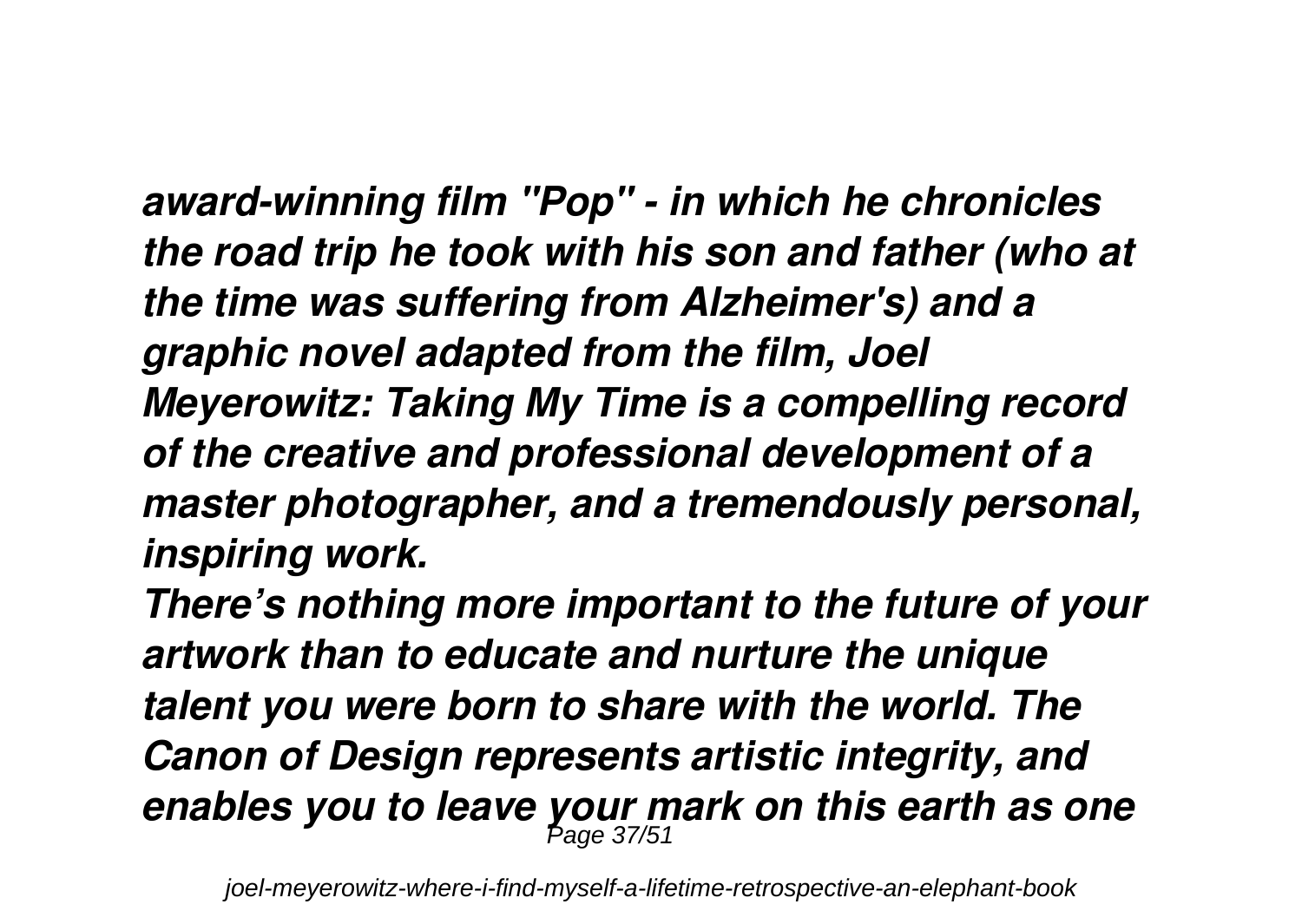*of the most talented visual communicators ever known. Learn the language of design to stand with the great masters and reflect the beauty prominently found in nature. This field manual is written to you, for you, and will help shorten your journey to achieving artistic excellence!*

*Accompanied by brief text, presents photographs of fifty ordinary, now tranquil, places in the United States where violence has occurred Mastering Artistic Composition On this Site Landscape in Memoriam A Moment with Strangers* Page 38/51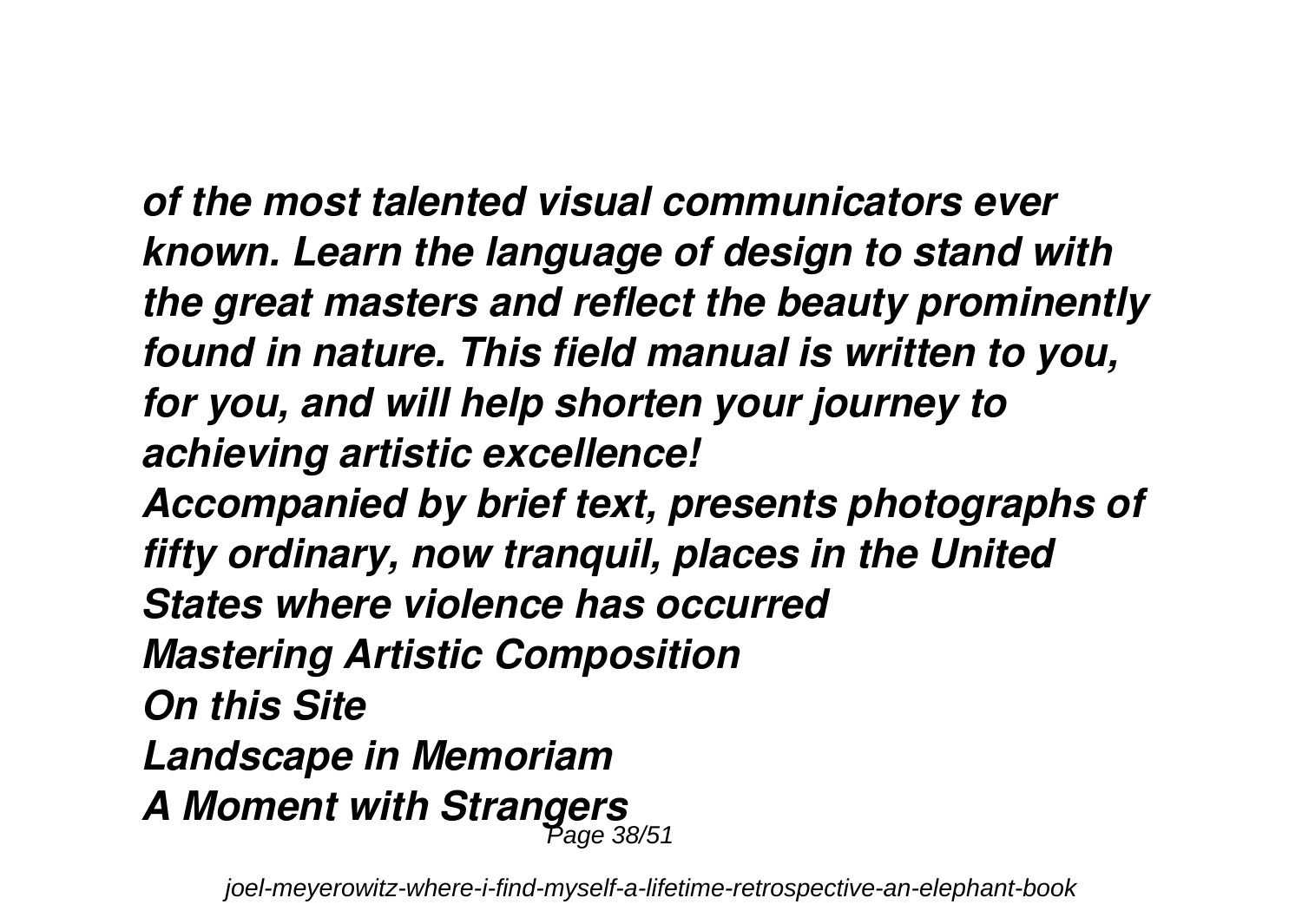#### *Aperture 242 Lasting Impressions*

*An interview with the photographer accompanies photographs of locations in Provincetown, St. Louis, and Atlanta*

*In Joel Sternfeld's now-classic view of America, a fireman shops for a pumpkin while a house burns in the background; a group of motorcyclists stop at the side of the road to take in a stunning, placid view of Bear Lake, Utah; the high-tech world headquar.*

*Cape Light, Joel Meyerowitz's series of serene and contemplative color photographs taken on Cape* Page 39/51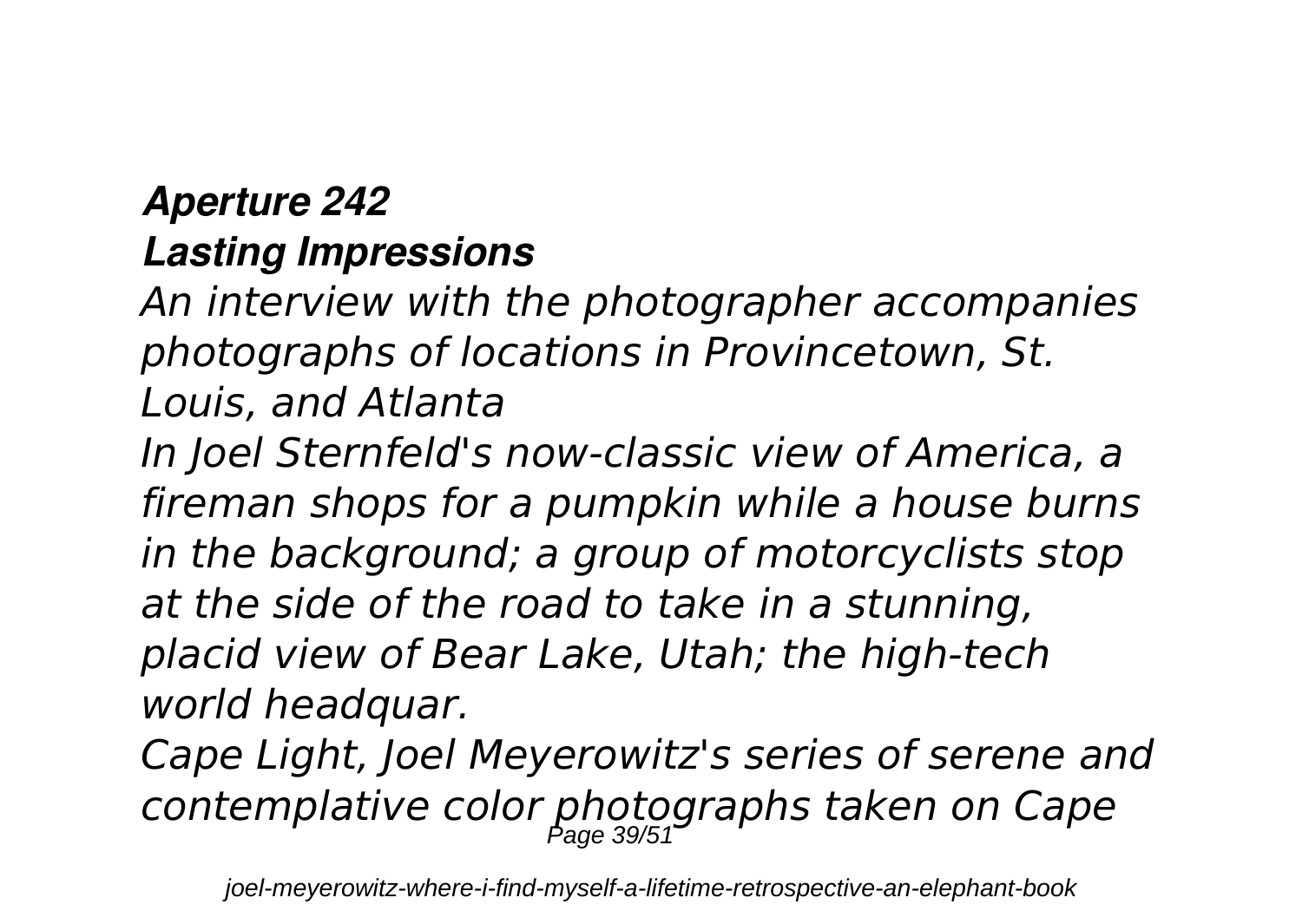*Cod, Massachusetts, quickly became one of the most influential and popular photobooks in the latter part of the 20th century after its publication in 1978, breaking new ground both for color photography and for the medium's acceptance in the art world. Now, more than 35 years later, Joel Meyerowitz: Cape Light is back. This edition features all the now-iconic images, newly remastered and luxuriously printed in a larger format. In Cape Light, everyday scenes--an approaching storm, a local grocery store at dusk, the view through a bedroom window--are transformed by the stunning natural light of Cape* Page 40/51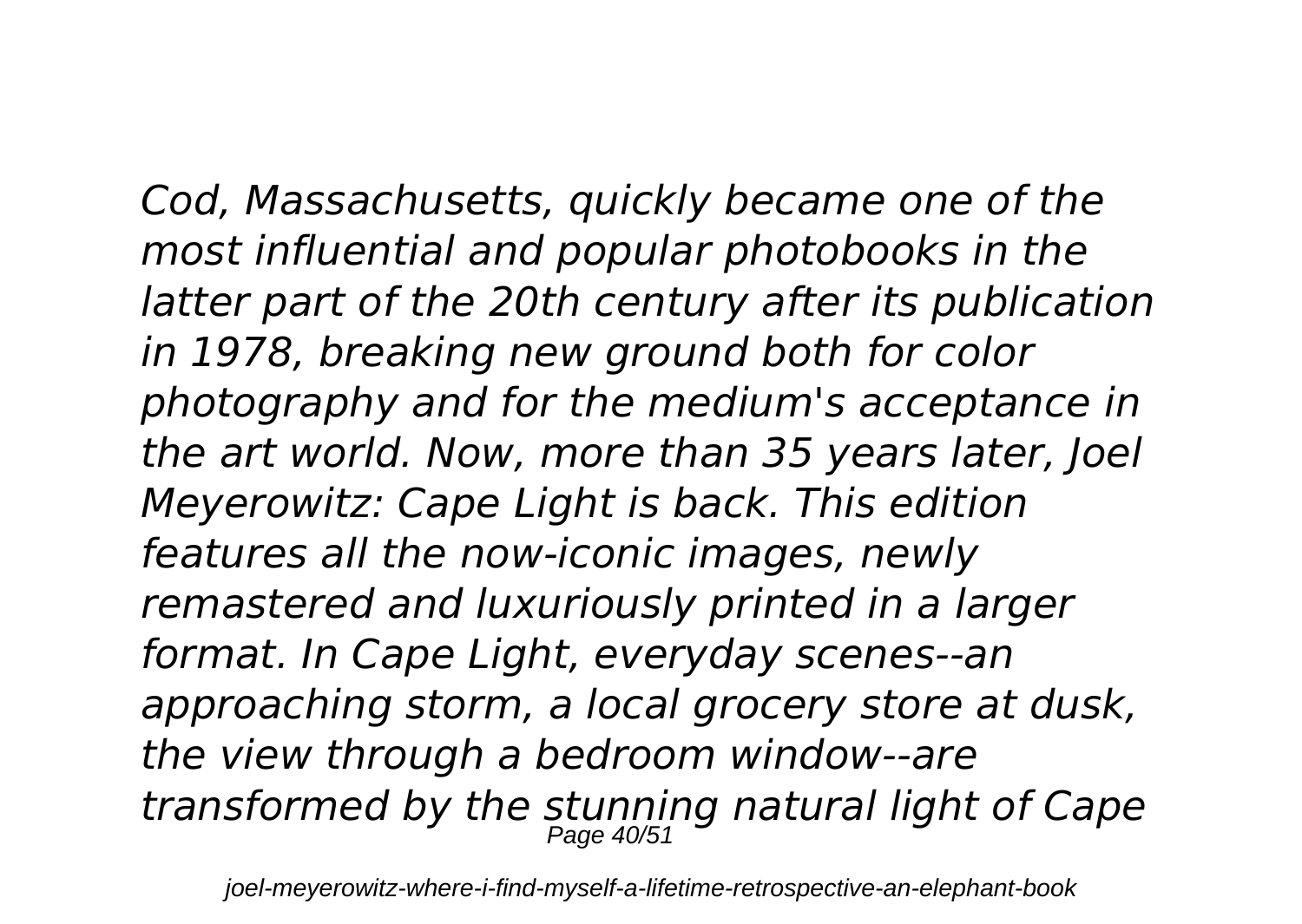*Cod and the luminous vision of the photographer. Though Meyerowitz had begun shooting in color on the streets of New York a decade earlier, it was this collection of photographs that brought his sensitive color photography to wider notice. Meyerowitz is a contemporary master of color photography, and this powerful, captivating photobook is a classic of the genre. Matisse and Picasso by Robert Capa, Takashi Murakami by Olivia Arthur, Warhol and de Kooning by Thomas Hoepker, Bonnard by Henri Cartier-Bresson, Sonia Delaunay by Herbert List, Kiki Smith by Susan Meiselas, and many more.* Page 41/51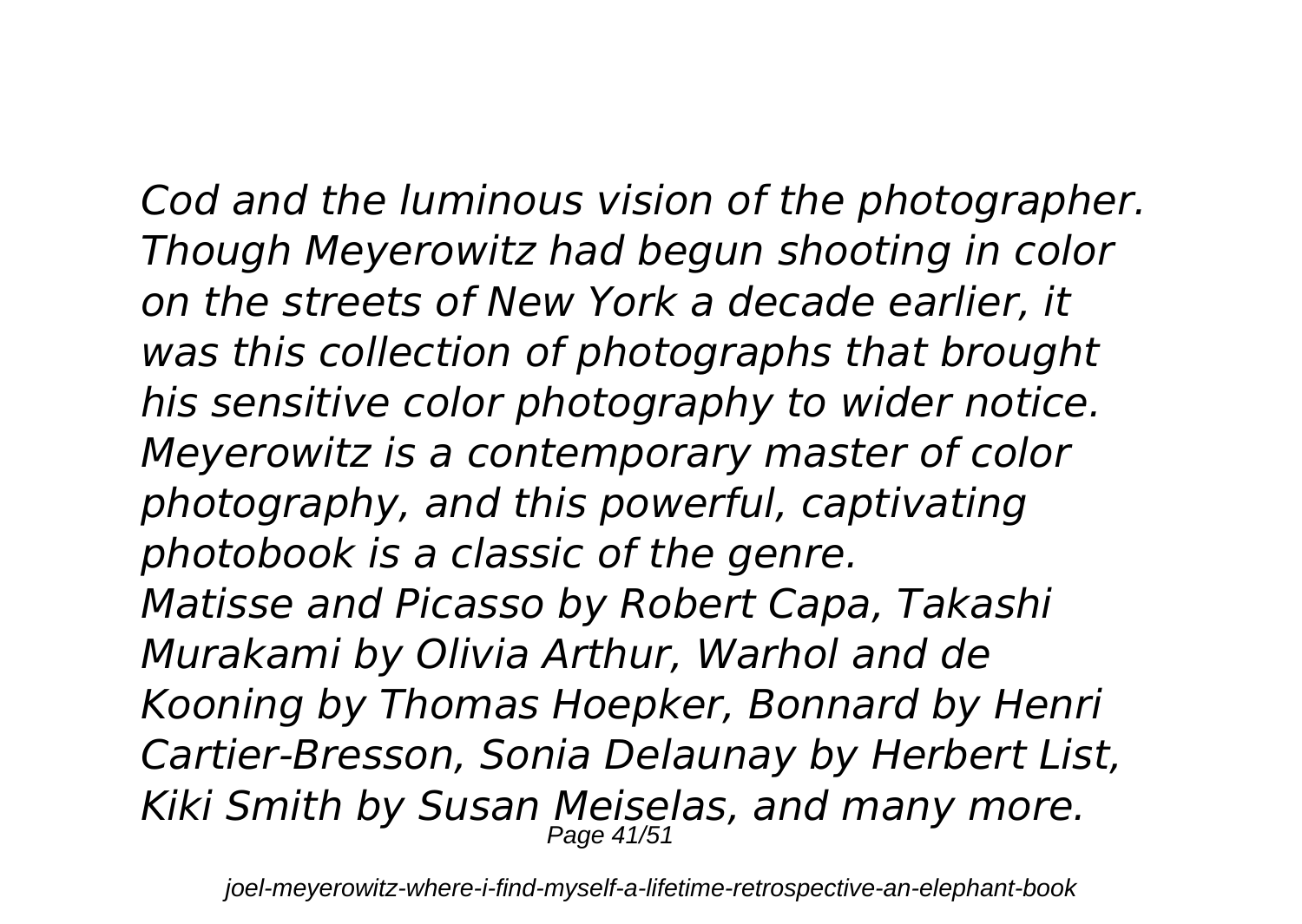*For the first time, Magnum Artists brings together a collection of over 200 photographs that define the unique relationship between the world's greatest photography collective and the world's greatest artists. William Eggleston: Polaroid SX-70 Joel Meyerowitz: Where I Find Myself A Thousand Crossings Canon of Design Joel Meyerowitz: Provincetown Cape Light Where I Find Myself is the first major*

Page 42/51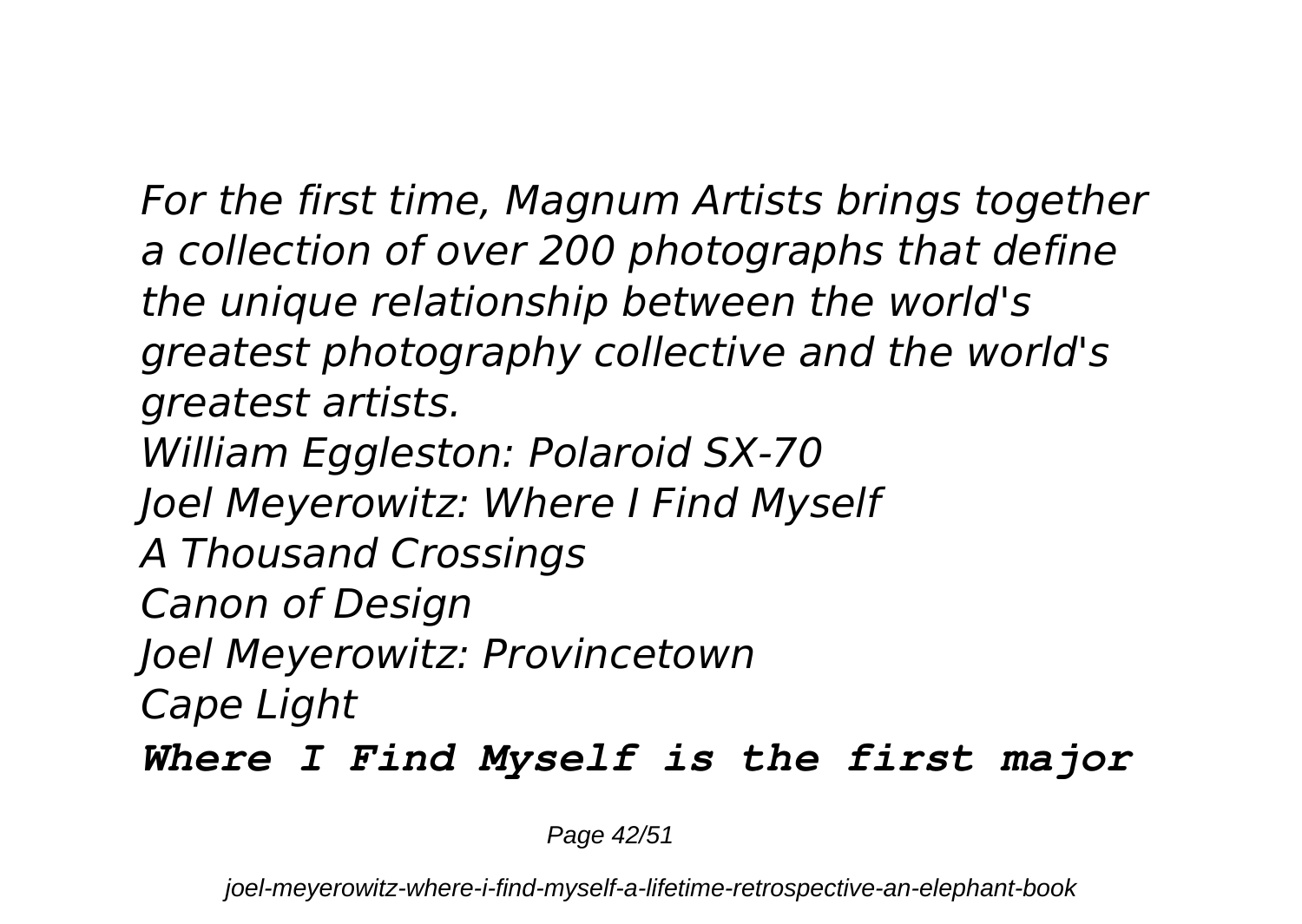*single book retrospective of one of America's leading photographers. It is organized in inverse chronological order and spans the photographer's whole career to date: from Joel Meyerowitz's most recent picture all the way back to the first photograph he ever took. The book covers all of Joel Meyerowitz's great projects: his work inspired by the artist Morandi, his work on trees, his exclusive coverage of Ground Zero, his trips in the* Page 43/51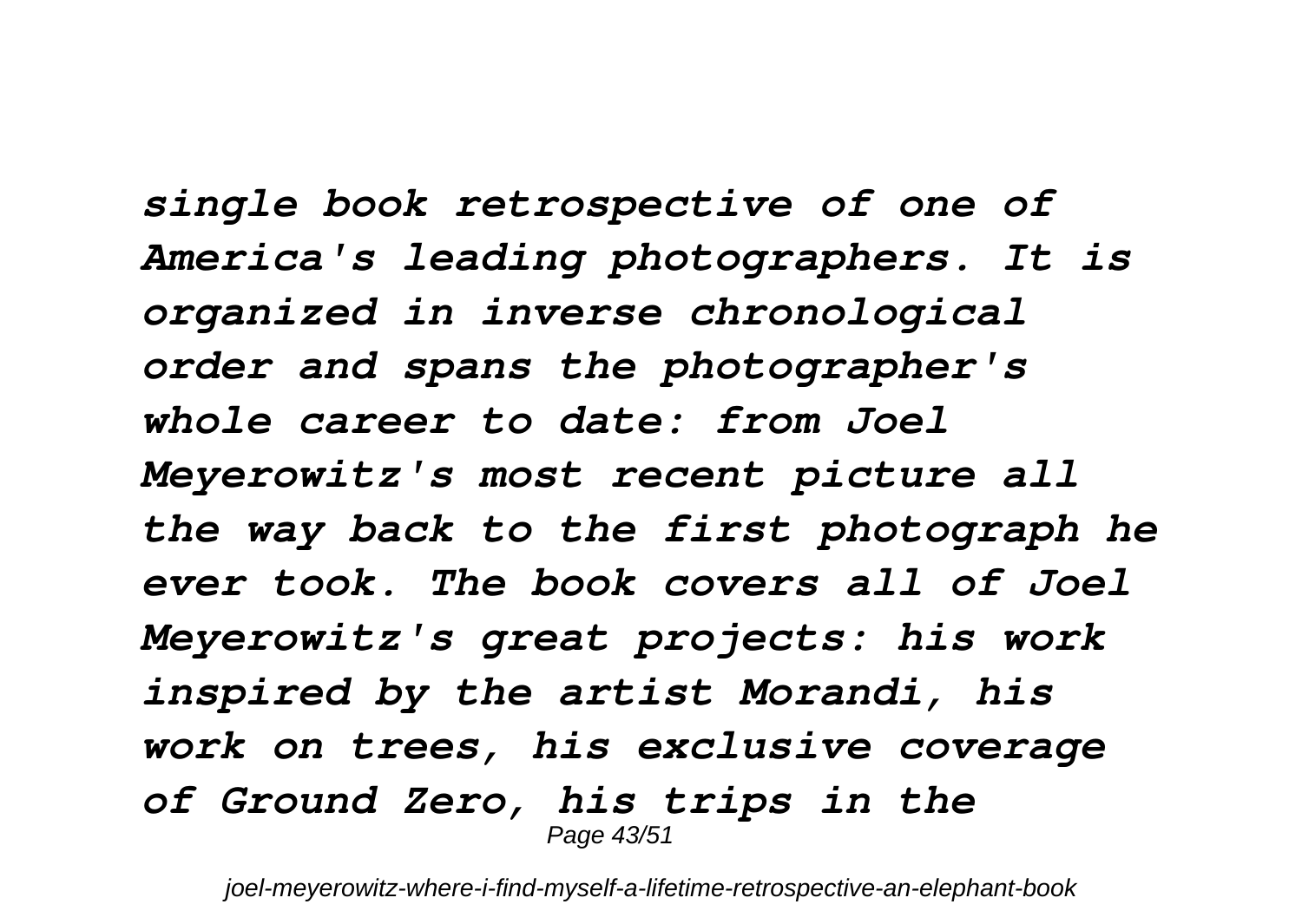*footsteps of Robert Frank across the US, his experiments comparing color and black and white pictures, and of course his iconic street photography work. Joel Meyerovitz is incredibly eloquent and candid about how photography works or doesn't, and this should be an inspiration to anyone interested in photography. T&HFL12 After a lifetime of working on a series of collective portraits in farflung places such as Mexico; Ghana;* Page 44/51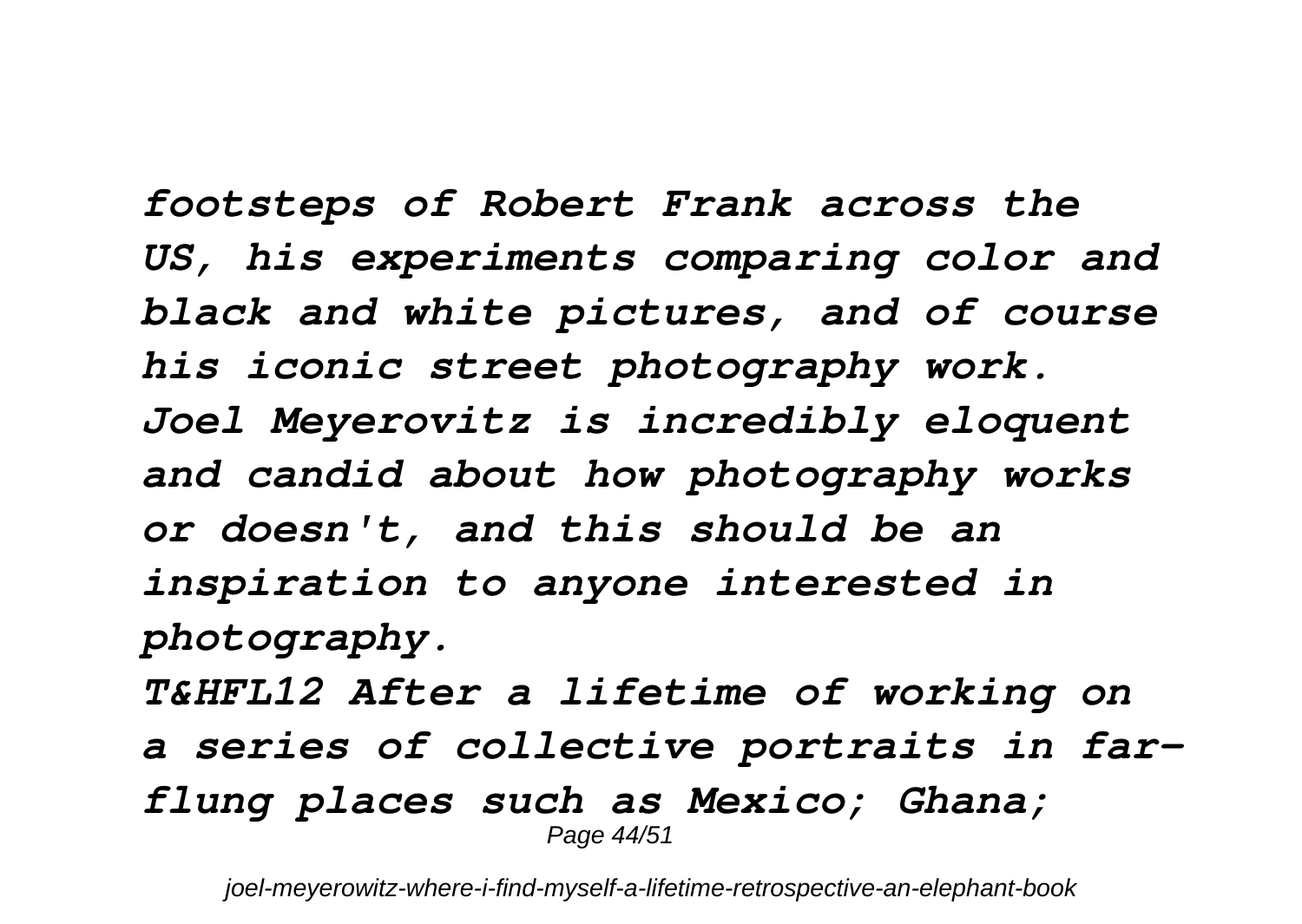*Italy; Tir aMhurain, Scotland; and his adoptive country, France, an aging Paul Strand decided to concentrate on still lifes and the stony beauty of his own garden at Orgeval, France, as a site in which to distill his discoveries as a photographer. The work that constitutes The Garden at Orgeval is marked by close and careful study of the forms and patterns within natureof tiny buttonshaped flowers, cascading winter branches, and fierce snarls of twigs.* Page 45/51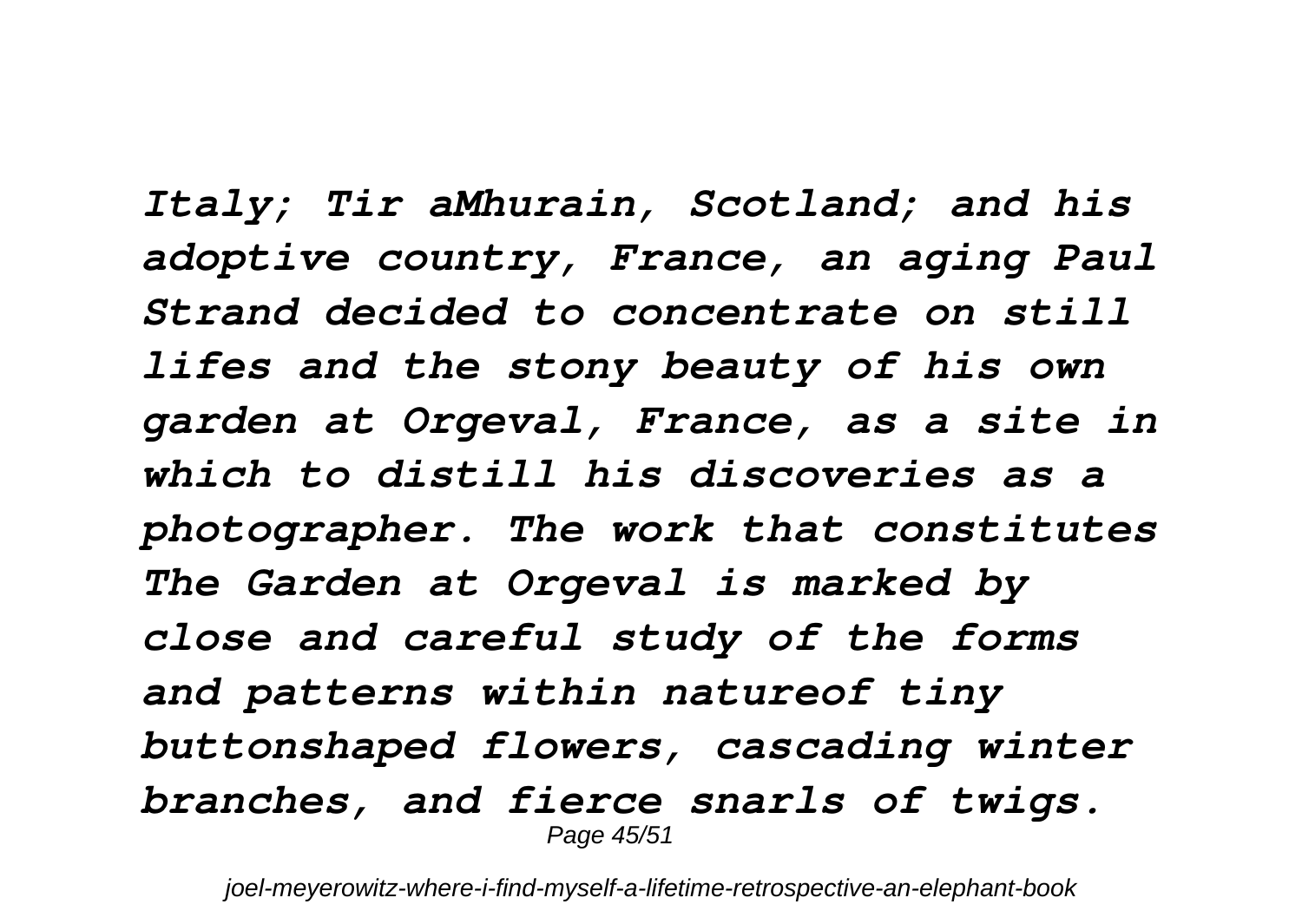*While the images bear the same directness and precise vision that is quintessentially Strand, the work also reflects a growing metaphorical turn. Renowned photographer Joel Meyerowitzwhose own affinity toward Strands Orgeval series stems from a lifetime of photographing in different genres and ultimately returning to nature as an enduring subjectwill select the photographs in the book, and respond to them in an accompanying* Page 46/51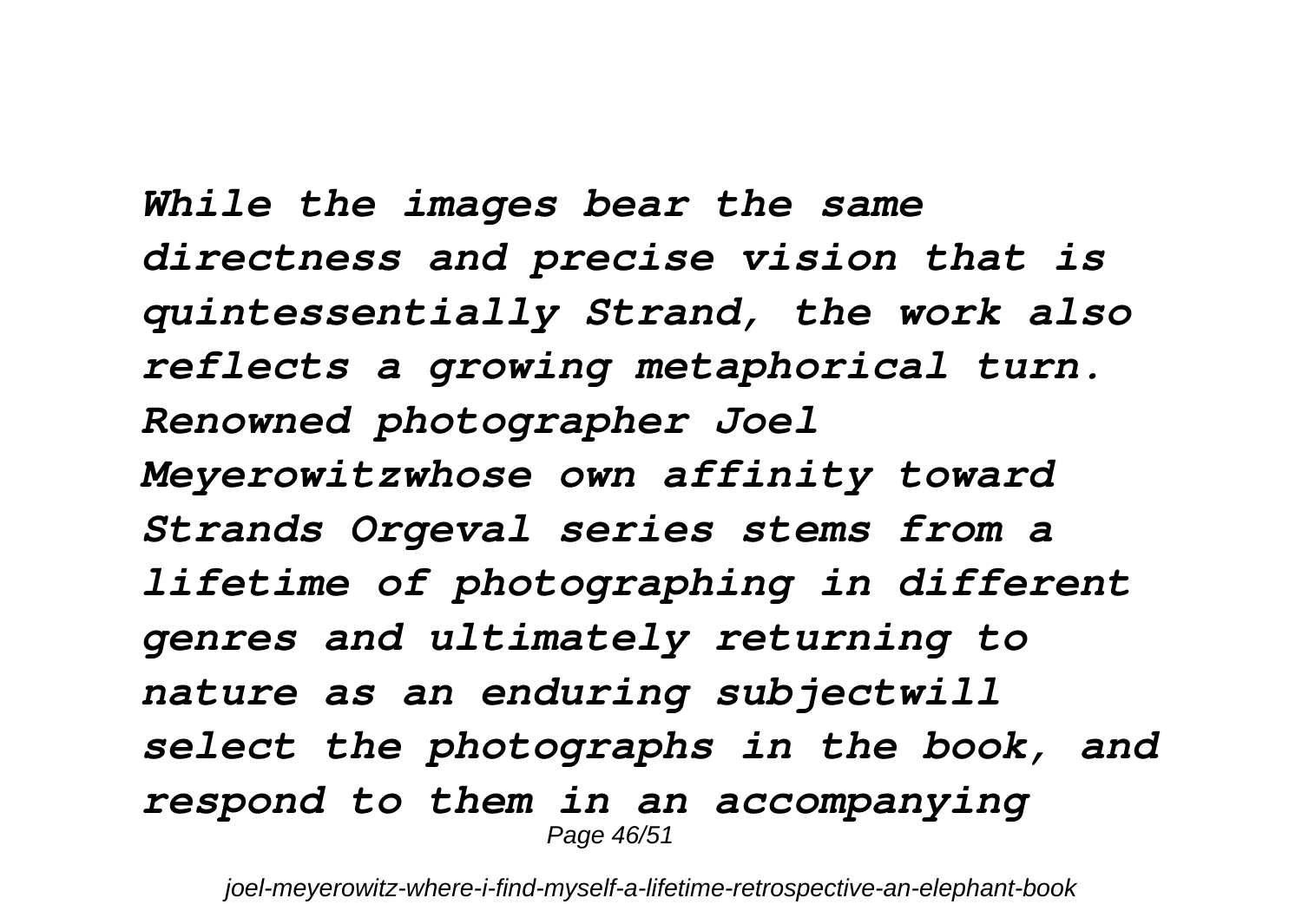*personal essay, reflecting on issues, including the contemplation of ones garden and growing old. Beautifully produced in a modest size, in the manner of a volume of poems, this books task is to do credit to Strands final work, both as an individual and as a key figure in Modernist photography. This book is a facsimile of an album of Eggleston's Polaroids assembled by the photographer himself, and containing the only photos he made in this medium.* Page 47/51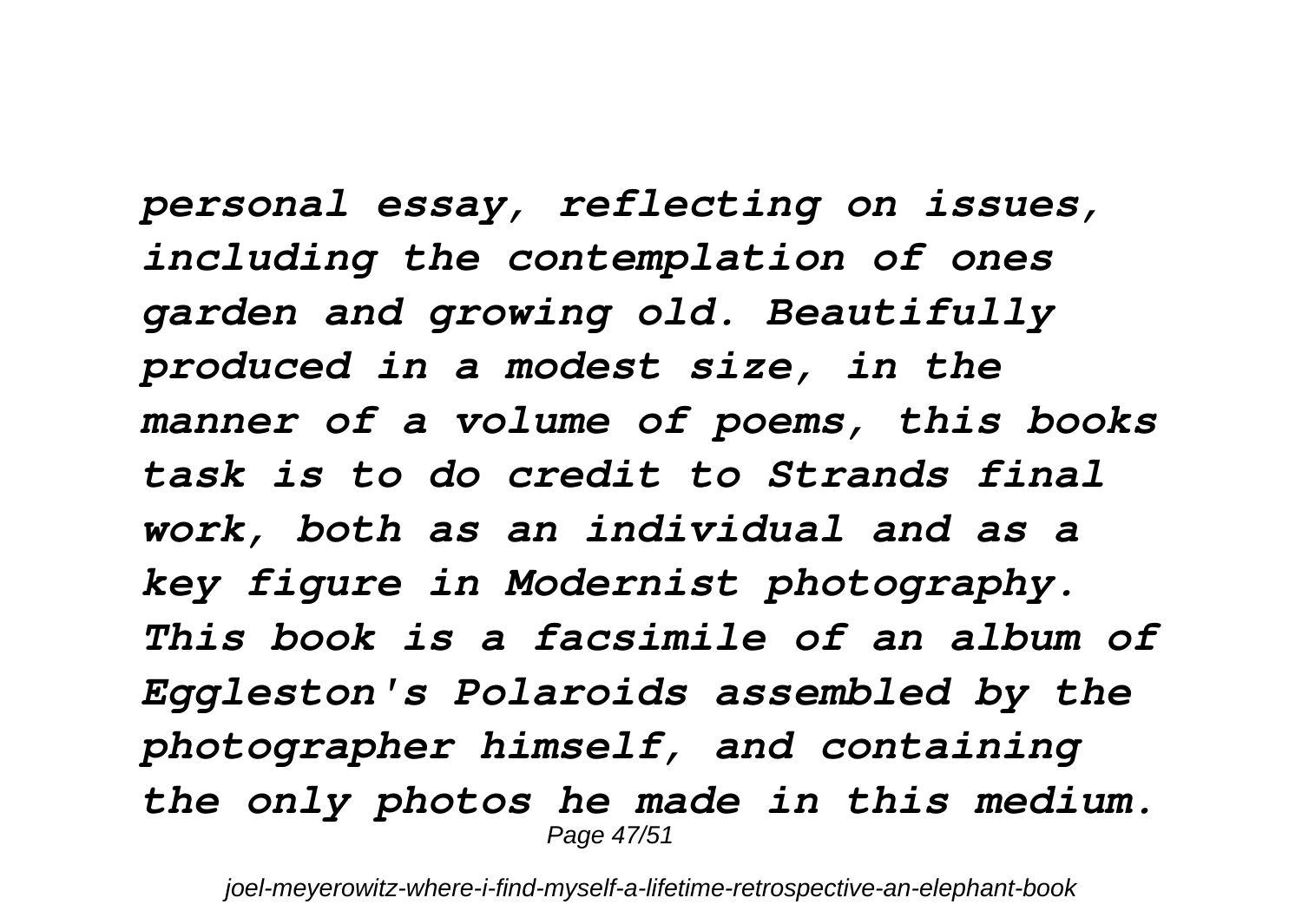*Consisting of 56 images taken with the Polaroid SX-70 (the now cult camera produced between 1972 and 1981) and handmounted in a black leather album also produced by the company, Polaroid SX-70 is the fi rst publication of Eggleston's Polaroids. The gloriously mundane subjects of these photos--a Mississippi street sign, a telephone book, stacked crates of empty soda bottles--are familiar Eggleston territory, but fascinatingly all of* Page 48/51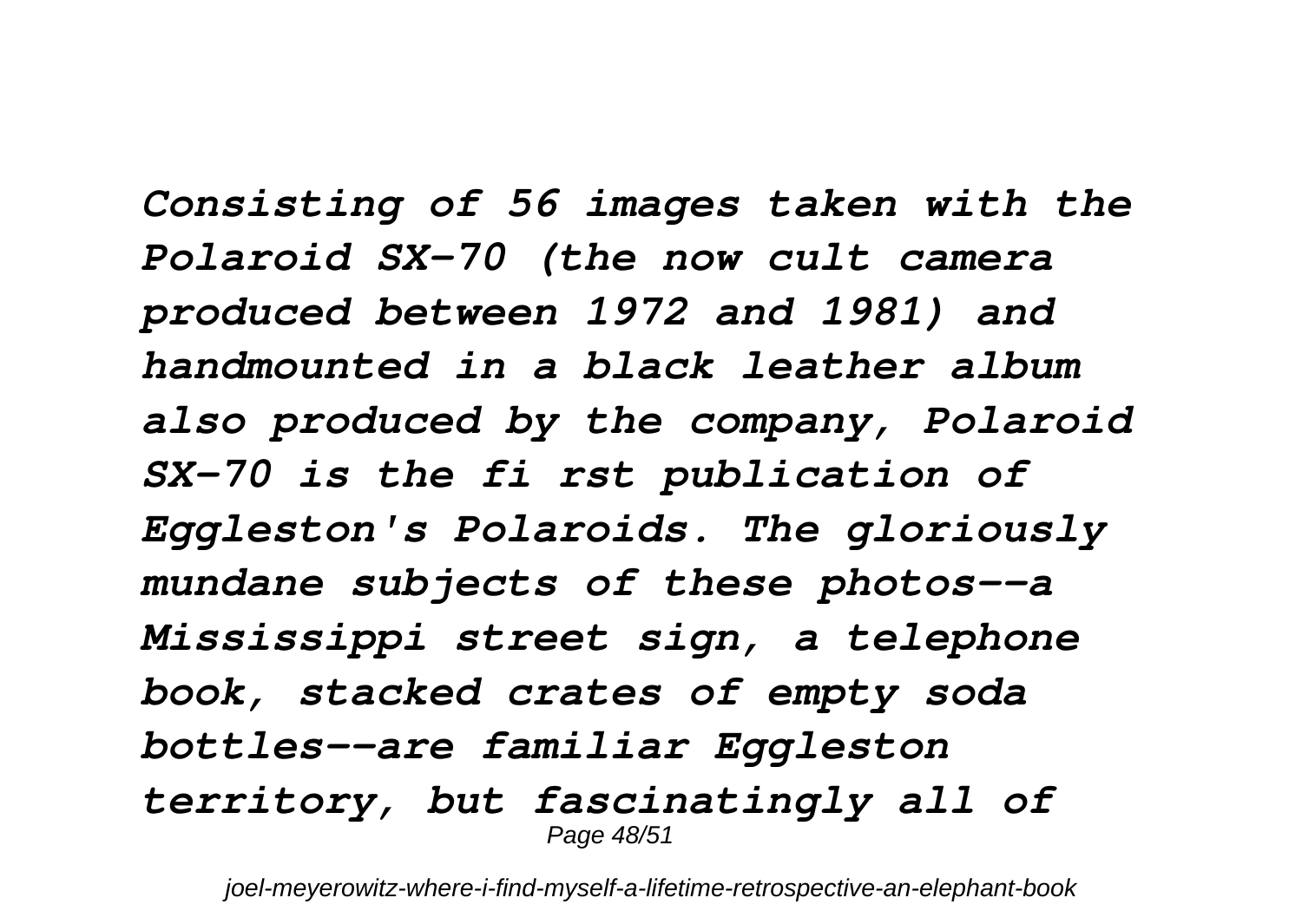*these Polaroids were taken outdoors. They are rare records of Eggleston's strolls or drives in and around Mississippi, complement the majority of his work made with color negative fi lm or color slides, and show his ironic fl air for photo-sequencing in book form. Something new always slowly changes right in front of your eyes--it just happens. -- William Eggleston 'A photographer's gift to the viewer is sometimes beauty in the overlooked* Page 49/51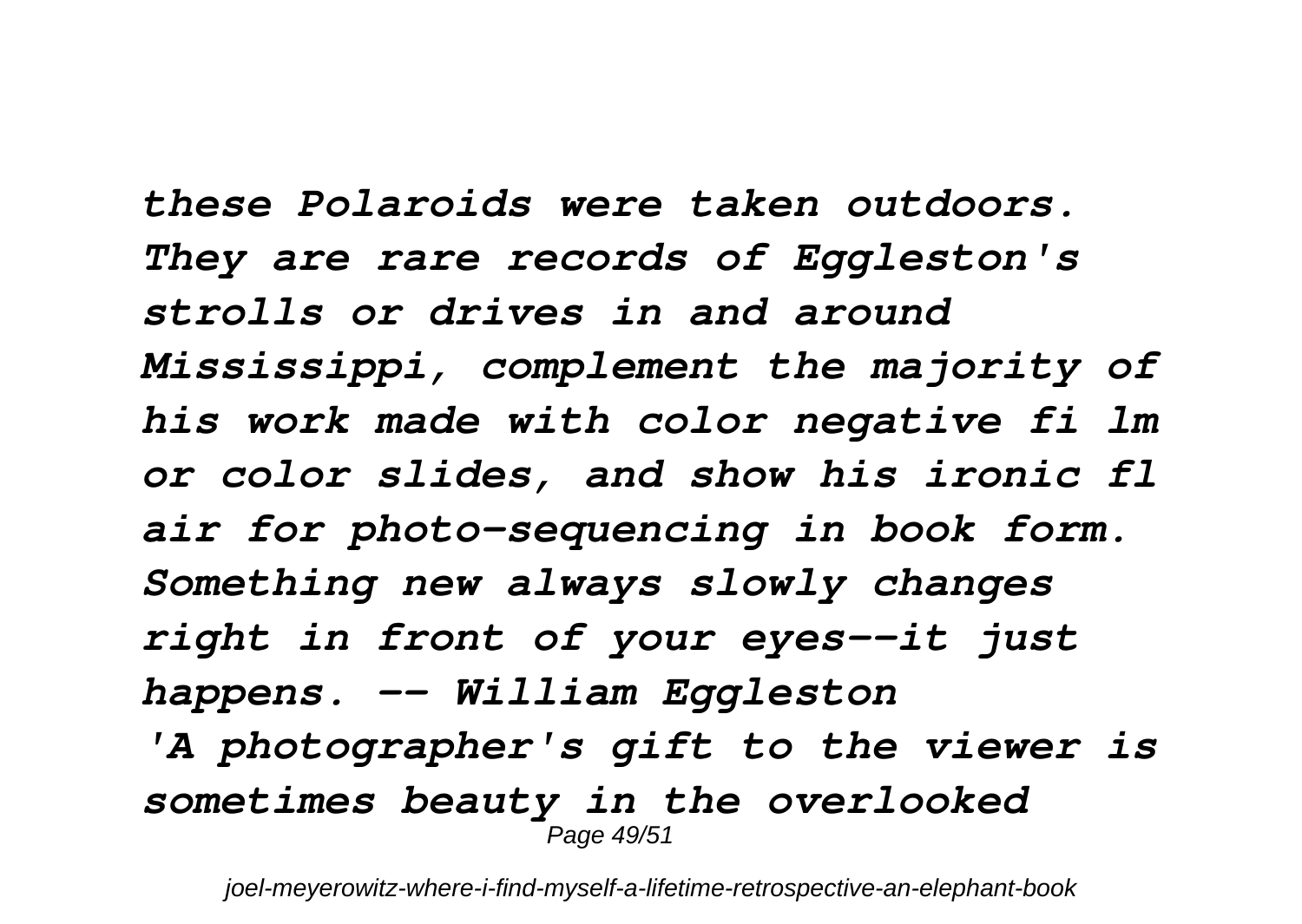*ordinary' Saul Leiter Photography lovers the world over are now embracing Saul Leiter, who has enjoyed a remarkable revival since fading into relative obscurity in the 1980s. This collection reveals the secrets of his appeal, from his life philosophy and lyricism to masterful colours and compositions. Some 200 works including early street photographs, images for advertising, nudes and paintings - cover Leiter's career from* Page 50/51